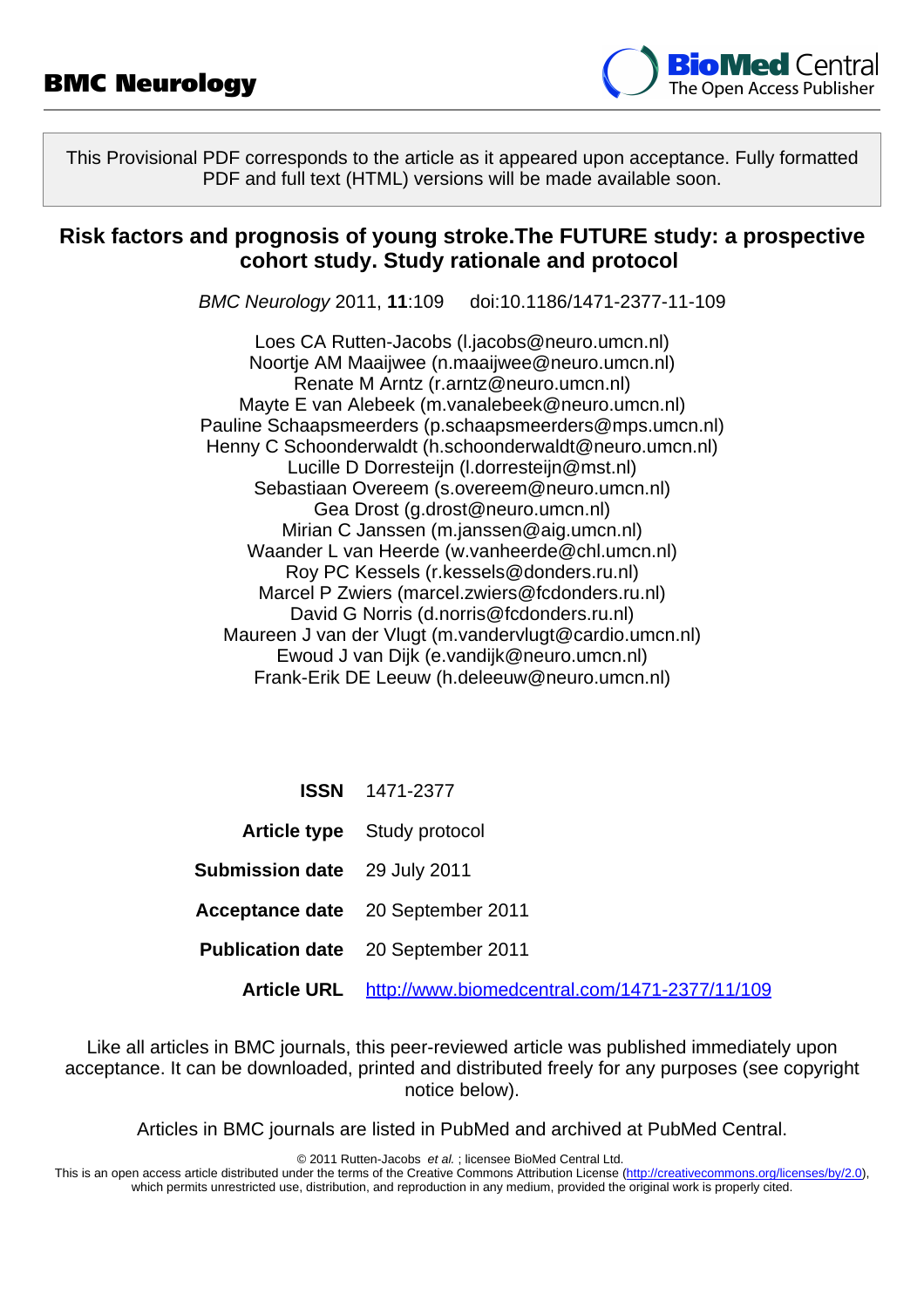

For information about publishing your research in BMC journals or any BioMed Central journal, go to

<http://www.biomedcentral.com/info/authors/>

© 2011 Rutten-Jacobs et al. ; licensee BioMed Central Ltd.

This is an open access article distributed under the terms of the Creative Commons Attribution License [\(http://creativecommons.org/licenses/by/2.0](http://creativecommons.org/licenses/by/2.0)), which permits unrestricted use, distribution, and reproduction in any medium, provided the original work is properly cited.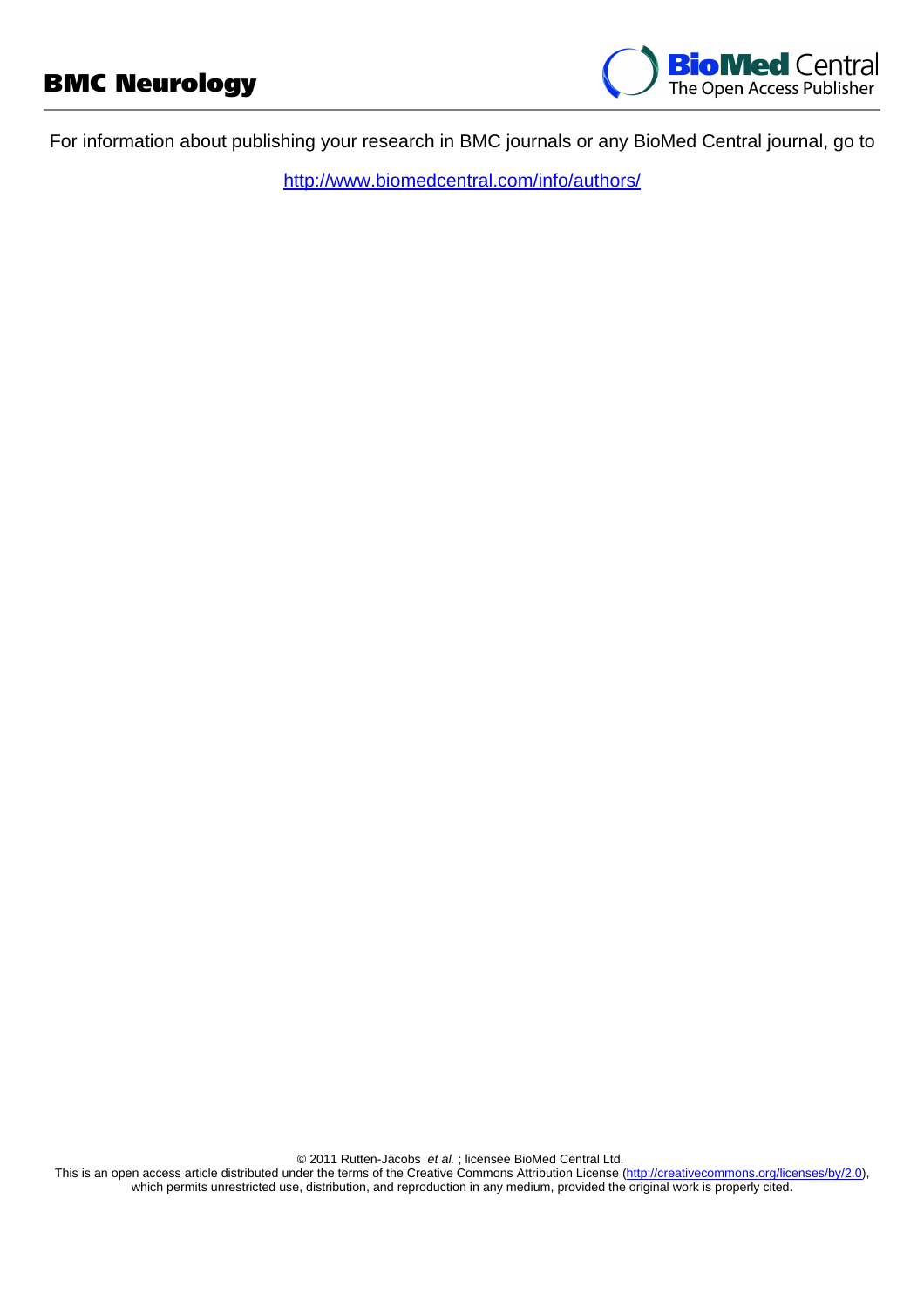# **Risk factors and prognosis of young stroke. The FUTURE study: a prospective cohort study. Study rationale and protocol**

Loes CA Rutten-Jacobs<sup>1</sup>, Noortje AM Maaijwee<sup>1</sup>, Renate M Arntz<sup>1</sup>, Mayte E Van Alebeek<sup>1</sup>, Pauline Schaapsmeerders<sup>2</sup>, Henny C Schoonderwaldt<sup>1</sup>, Lucille DA Dorresteijn<sup>3</sup>, Sebastiaan Overeem<sup>1</sup>, Gea Drost<sup>1</sup>, Mirian C Janssen<sup>4</sup>, Waander L van Heerde<sup>5</sup>, Roy PC Kessels<sup>2,6,7</sup>, Marcel P Zwiers $^{8,9}$ , David G Norris $^9$ , Maureen J van der Vlugt $^{10}$ , Ewoud J van Dijk $^1$ , Frank- Erik de Leeuw $^{1*}$ 

<sup>1</sup>Donders Institute for Brain, Cognition and Behaviour, Centre for Neuroscience, Department of Neurology, Radboud University Nijmegen Medical Centre, PO Box 9101, 6500 HB Nijmegen, The Netherlands. +31-243613396 (phone); +31-243541122 (fax)

<sup>2</sup>Radboud University Nijmegen Medical Centre, Department of Medical Psychology, Radboud, 6500 HB Nijmegen, The Netherlands

<sup>3</sup>Medisch Spectrum Twente, Department of Neurology, P.O. Box 50 000, 7500 KA, Enschede, The Netherlands

<sup>4</sup>Radboud University Nijmegen Medical Centre, Department of Internal Medicine, PO Box 9101, 6500 HB Nijmegen, The Netherlands

<sup>5</sup>Radboud University Nijmegen Medical Centre, Central Laboratory for Haematology, PO Box 9101, 6500 HB Nijmegen, The Netherlands

<sup>6</sup>Radboud University Nijmegen Medical Centre, Department of Geriatrics, Radboud, 6500 HB Nijmegen, The Netherlands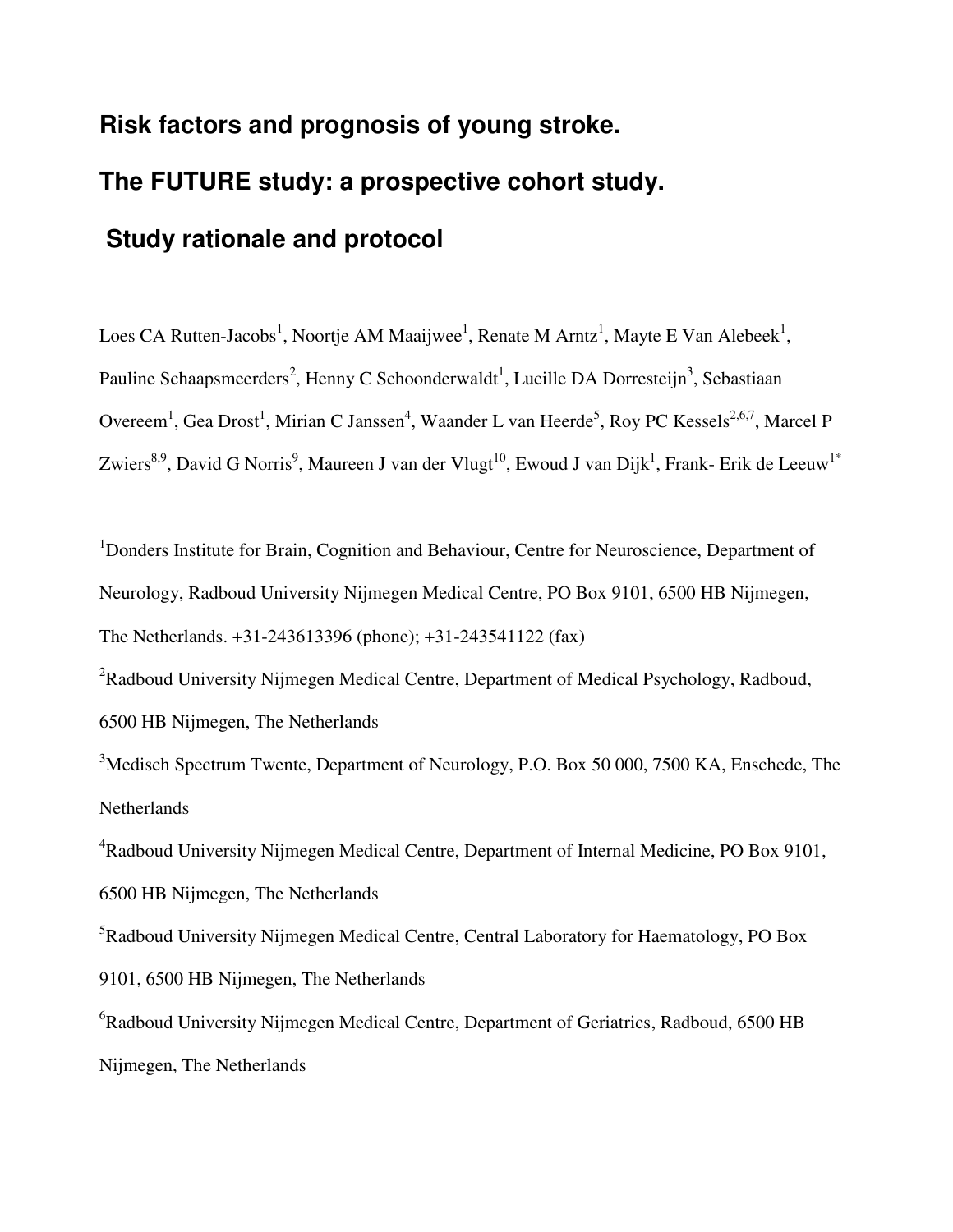<sup>7</sup>Donders Institute for Brain, Cognition and Behaviour, Centre for Cognition, Radboud University Nijmegen, 6500 HE, The Netherlands

<sup>8</sup>Donders Institute for Brain, Cognition and Behaviour, Centre for Neuroscience, Department of

Psychiatry, Radboud University Nijmegen Medical Centre, The Netherlands

<sup>9</sup>Donders Institute for Brain, Cognition and Behaviour, Centre for Cognitive Neuroimaging,

Radboud University Nijmegen, 6500 HE Nijmegen, The Netherlands

 $10R$ adboud University Nijmegen Medical Centre, Department of Cardiology, PO Box 9101, 6500

HB Nijmegen, The Netherlands

\* Author for correspondence

Email addresses:

LRJ: l.jacobs@neuro.umcn.nl NM: n.maaijwee@neuro.umcn.nl RA: r.arntz@neuro.umcn.nl MvA: m.vanalebeek@neuro.umcn.nl PS: p.schaapsmeerders@mps.umcn.nl HS: h.schoonderwaldt@neuro.umcn.nl LD: l.dorresteijn@mst.nl SO: s.overeem@neuro.umcn.nl GD: g.drost@neuro.umcn.nl MJ: m.janssen@aig.umcn.nl WvH: w.vanheerde@chl.umcn.nl RK: r.kessels@donders.ru.nl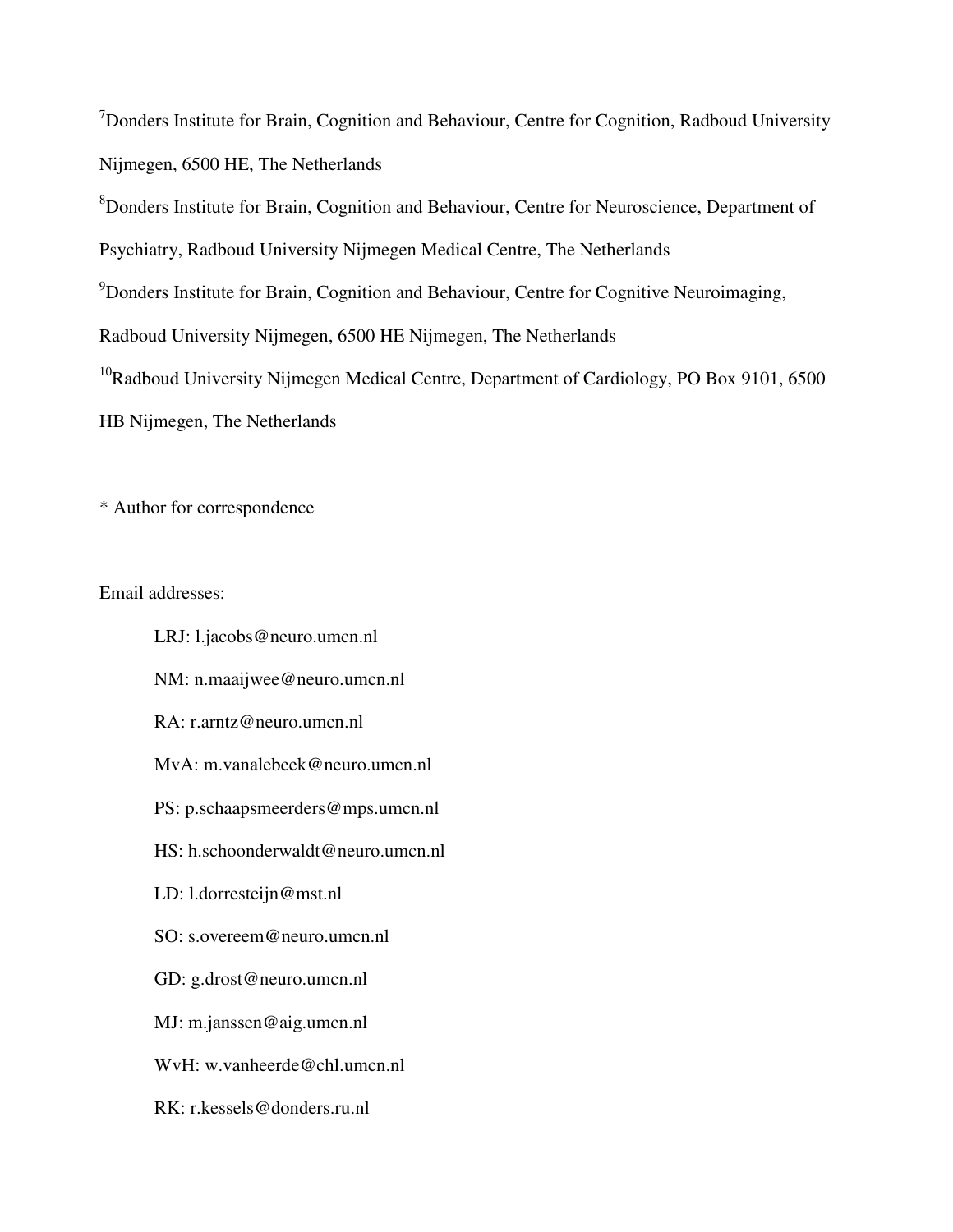- MZ: marcel.zwiers@fcdonders.ru.nl
- DN: d.norris@fcdonders.ru.nl
- MvdV: m.vandervlugt@cardio.umcn.nl
- EvD: e.vandijk@neuro.umcn.nl
- FEdL: h.deleeuw@neuro.umcn.nl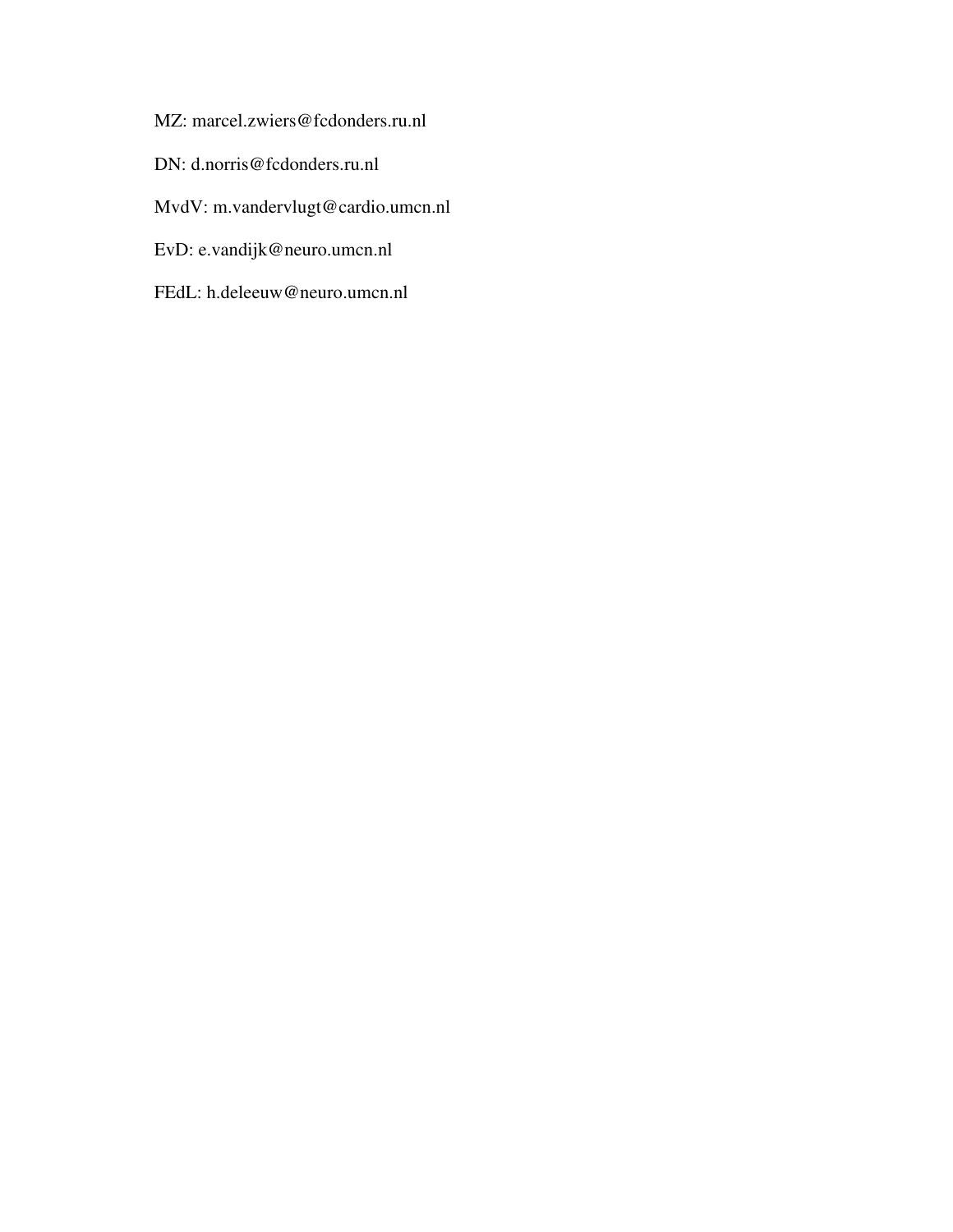## **Abstract**

#### **Background**

Young stroke can have devastating consequences with respect to quality of life, the ability to work, plan or run a family, and participate in social life. Better insight into risk factors and the long-term prognosis is extremely important, especially in young stroke patients with a life expectancy of decades. To date, detailed information on risk factors and the long-term prognosis in young stroke patients, and more specific risk of mortality or recurrent vascular events, remains scarce.

#### **Methods/Design**

The FUTURE study is a prospective cohort study on risk factors and prognosis of young ischemic and hemorrhagic stroke among 1006 patients, aged 18-50 years, included in our study database between 1-1-1980 and 1-11-2010. Follow-up visits at our research centre take place from the end of 2009 until the end of 2011. Control subjects will be recruited among the patients' spouses, relatives or social environment. Information on mortality and incident vascular events will be retrieved via structured questionnaires. In addition, participants are invited to the research centre to undergo an extensive sub study including MRI.

#### **Discussion**

The FUTURE study has the potential to make an important contribution to increase the knowledge on risk factors and long-term prognosis in young stroke patients. Our study differs from previous studies by having a maximal follow-up of more than 30 years, including not only TIA and ischemic stroke but also hemorrhagic stroke, the addition of healthy controls and prospectively collect data during an extensive follow-up visit. Completion of the FUTURE study may provide better information for treating physicians and patients with respect to the prognosis of young stroke.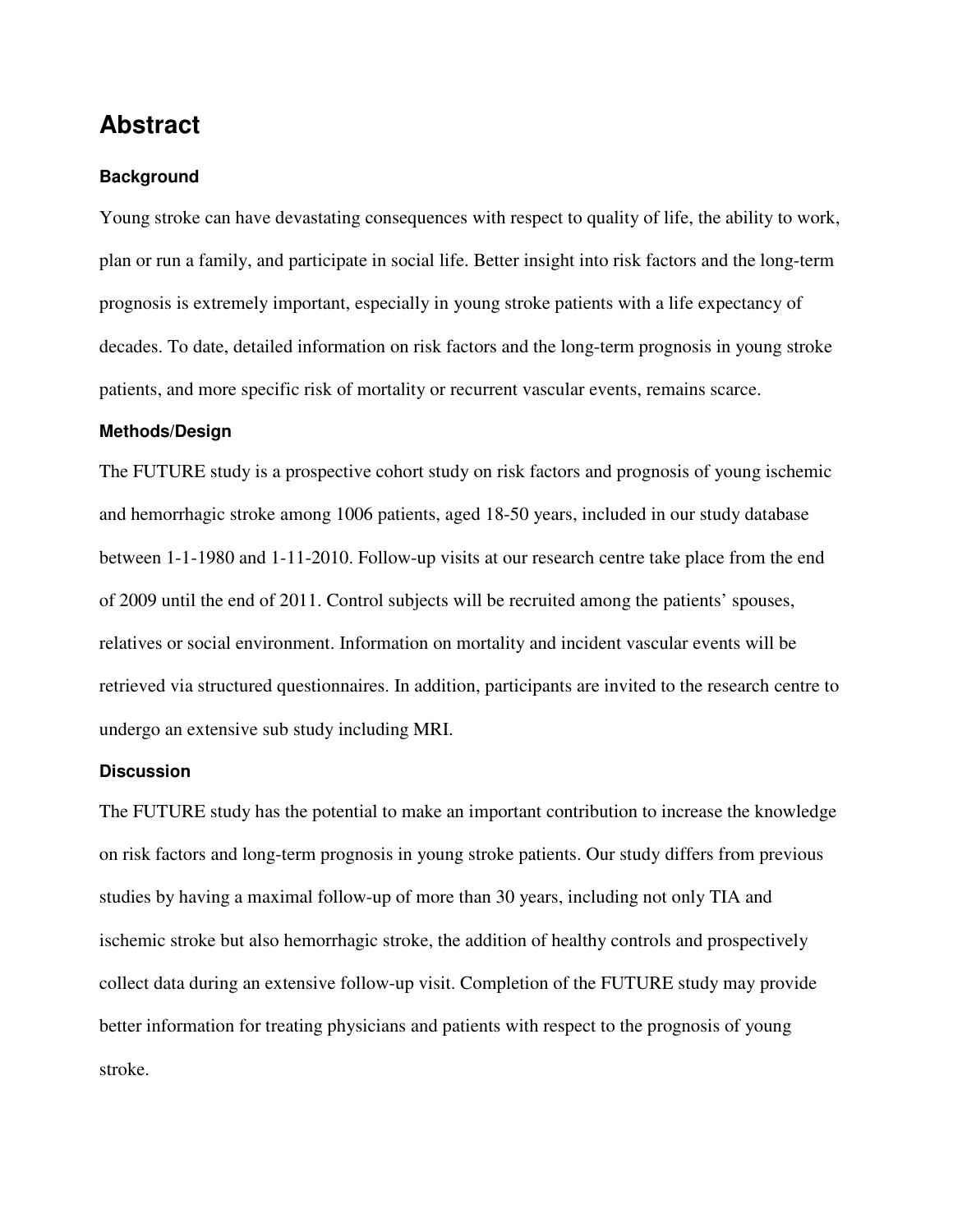## **Background**

Up to 12% of all stroke occur in patients between 18-50 years ("young" stroke) [1], affecting about 5000 patients each year in the Netherlands and about 2 million young people each year worldwide. In a substantial proportion of roughly one third the etiology remains unelucidated. In terms of prognosis a "young" stroke has a dramatic influence on independency and quality of life as it occurs in the period of life that people start to form families, make decisive career moves, and have an active social life. Uncertainty about long term prognosis affects choices and planning affiliated with these life events.

Whereas risk factors and prognosis in patients who develop a stroke at higher ages (usually over 70 years) are among the best studied topics in clinical medicine, this does not hold true for young stroke. At higher ages, almost all risk factors have atherosclerosis in their final common pathway. However, this cannot simply be extrapolated to young stroke as the underlying cause of stroke is usually different from that in elderly and may therefore also have a different prognosis both with respect to functional stroke outcome as to risks of recurrent stroke or other major vascular events. Even more, the identification of risk factors for young stroke so far has often been based on the occurrence of presumed risk factors in consecutive series of young stroke patients, without methodological sound comparison with controls.

The "long-term" perspective in an on average over 70 years "old" stroke patient differs from that of a 30 years "young" stroke patient, and particularly studies with a long-term follow-up of more than 10 years are lacking in the young stroke field. Studies thus far, usually with a mean follow-up duration of less than 7 years, report highly variable post-stroke mortality and risk of incident vascular disease [2-7]. These large differences across studies are well explained because young stroke is a heterogeneous disease and most studies were small, had different selection criteria, did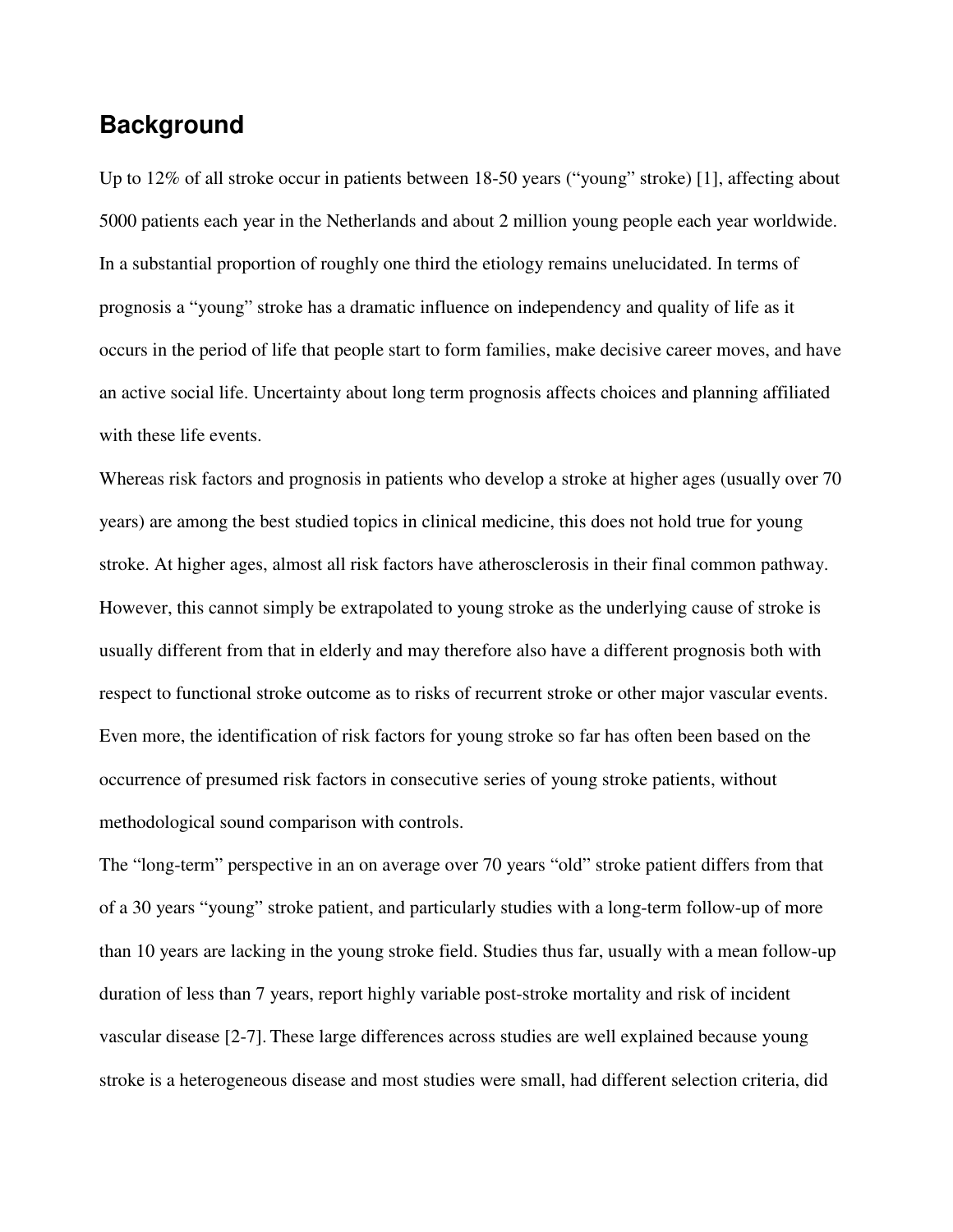not investigate patients in person but relied on telephone interviews and outcome assessments and follow-up planning was not uniform and often suboptimal. Although stroke includes both ischemic and hemorrhagic stroke, almost all studies have excluded the investigation of etiology and prognosis of young hemorrhagic stroke.

Except for recurrent vascular disease and persistent motor and language impairments, post- "young" stroke quality of life will most likely also be determined by cognitive dysfunction, depressive symptoms, fatigue, and specific post-stroke complications such as epilepsy, because those determine the ability to (return to) work and to have a normal family and social life. Data on those aspects in the very long-term follow-up of young stroke patients are even more scarce. Although the absolute number of young stroke is lower than stroke among the elderly, the total number of years that young stroke patients as a whole will live with the consequences of the stroke exceeds that of older stroke survivors due to far longer survival.

This justifies a properly designed and executed study on risk factors and prognosis of young stroke, compared with controls. We therefore set up the *FUTURE* study (*Follow-Up* of *T*ransient ischemic attack and stroke patients and *U*nelucidated *R*isk factor *E*valuation study), the largest single-centre prospective cohort study on risk factors and prognosis of young TIA, ischemic stroke and hemorrhagic stroke patients (n=1006) and controls.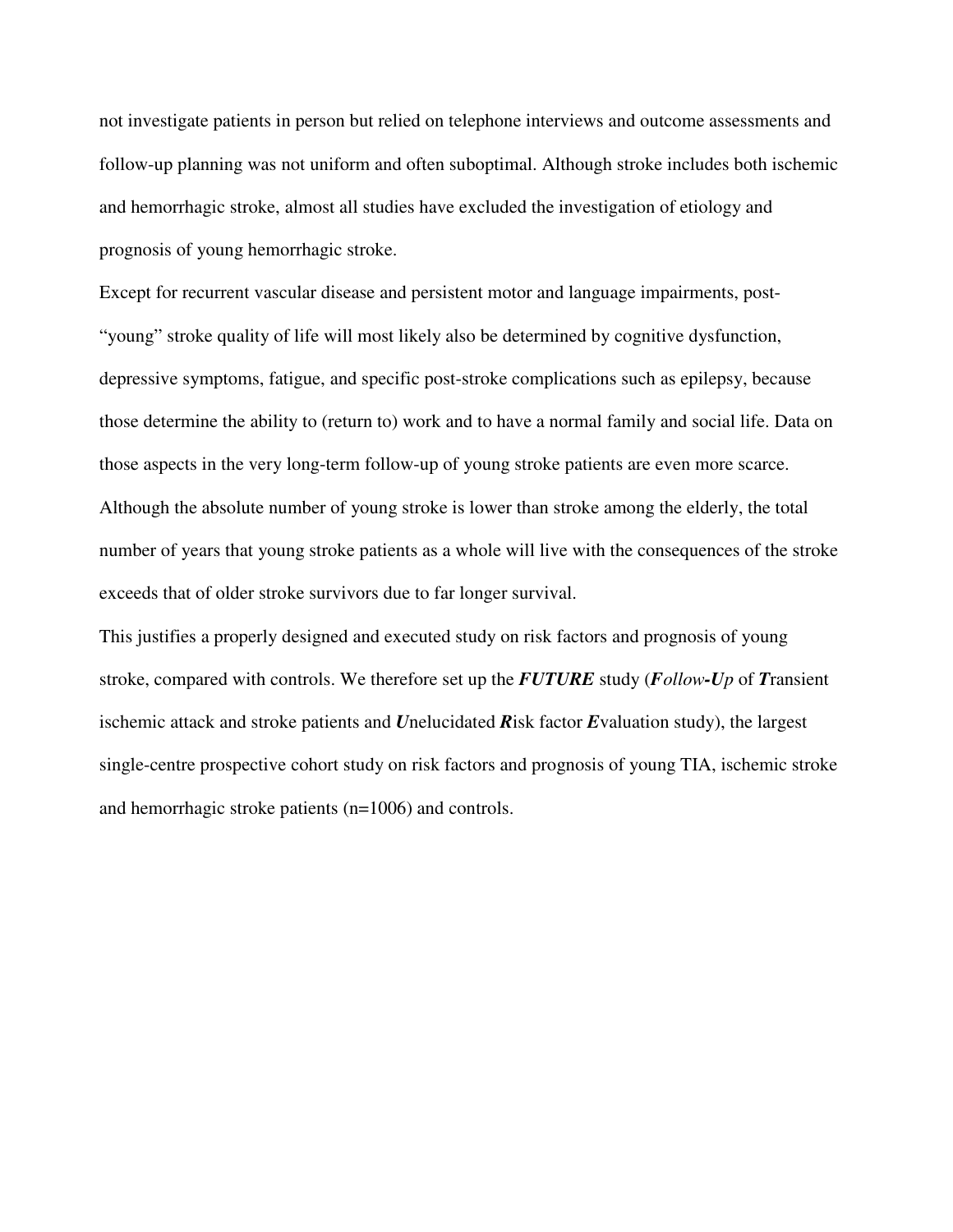# **Methods/Design**

The FUTURE study is a prospective cohort study that aims to investigate the causes and consequences of a young stroke. The Medical Review Ethics Committee region Arnhem-Nijmegen approved the study.

#### **Patients**

The department of neurology has a long-standing interest in the etiology and prognosis of young stroke and therefore maintains a prospective registry of all consecutive young stroke patients with a standardized collection of baseline and clinical characteristics (see baseline) since the 1970'ies [8]. For the current *FUTURE*-study, all consecutive TIA, ischemic stroke patients with presumed arterial origin or those with an intracerebral hemorrhage that sought medical attention for these disorders at the department of neurology of the Radboud University Nijmegen Medical Centre between 1-1-1980 and 1-11-2010 will be eligible for participation in the study.

#### *Inclusion criteria*

- 1. TIA, ischemic stroke of presumed arterial origin or intracerebral hemorrhage
- 2. Date of onset between 1-1-1980 and 1-11-2010
- 3. Age 18-50 at onset

#### *Exclusion criteria*

- 1. Traumatic hemorrhagic stroke
- 2. Intracerebral hemorrhage in known cerebral metastasis or primary brain tumor
- 3. Ischemic/hemorrhagic stroke due to cerebral venous sinus thrombosis
- 4. Intracerebral hemorrhage due to ruptured cerebral aneurysm
- 5. Any subarachnoid hemorrhage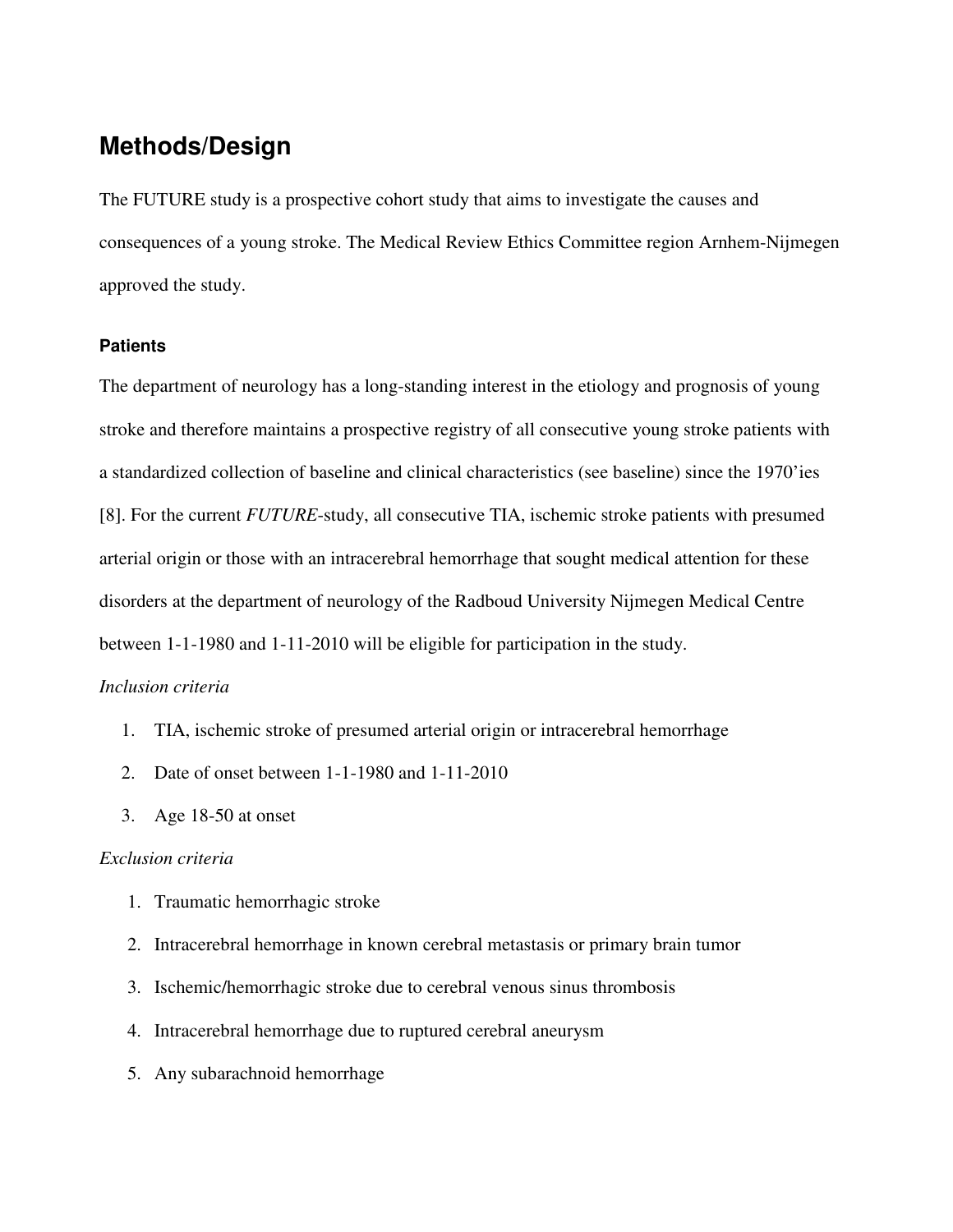#### 6. Retinal infarct

TIA was defined as a rapidly evolving focal neurological deficit with no other than a vascular cause lasting less than 24 hours. Stroke was defined similarly, but with symptoms lasting more than 24 hours. On the basis of radiological findings, stroke was further subdivided into hemorrhagic and ischemic stroke.

As the diagnostic process may have changed during more than 30-year period all initial diagnoses were reviewed by a panel of two experts from a pool of four (FEdL, EvD, RA, LJD) and in cases of disagreement a consensus meeting was held to adjudicate the event.

1006 patients who had sought medical attention at our University Medical Center between 1-1- 1980 and 1-11-2010 fulfilled inclusion and exclusion criteria for our study. Characteristics of our baseline population (at the time of their qualifying event) are reported in table 1.

#### **Controls**

Control subjects will be recruited among the patients' spouses, relatives or social environment. They have to be at least 18 years old without a history of any TIA or stroke before the age of 50 at the moment of inclusion.

#### **Baseline**

At baseline (during the occurrence of the qualifying event for the study) a minimal dataset has been collected that consists of demographics, stroke subtype, risk factors and additional investigations (table 2). The completeness of the baseline dataset varies among patients due to changes in standard diagnostic procedures over the last thirty years.

Current common rating scales for the severity and cause of stroke did not exist at the time when a substantial proportion of our patients experienced their qualifying event. Therefore a rating of both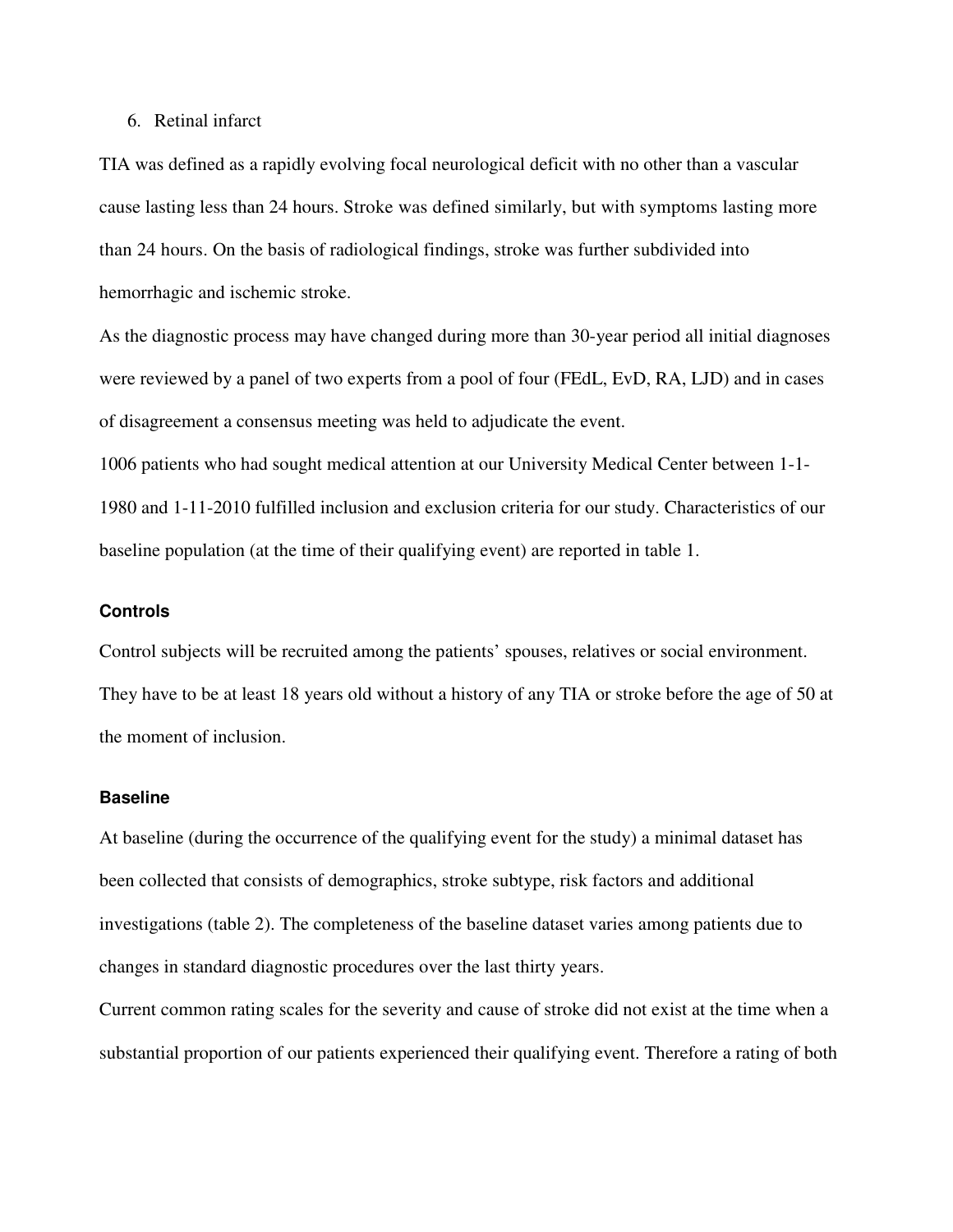the severity (NIHSS) and cause (TOAST) was done for all cases retrospectively by a validated approach [9].

#### **Follow-up**

Information on the vital status will be available either from hospital data or through coupling of patient records with data from the municipality registry. All patients alive will be approached for the follow-up assessment according to a two-step approach.

First, all patients will be contacted by letter to inform them about the study; subsequently they will be contacted by phone. In case the patient has moved, the municipality register of the last known residence will be contacted to trace the patient. In cases of an invalid phone number, a second letter will be sent asking the patient to contact our centre to provide a correct phone number. Subsequently, when a patient does not respond to the second letter, the last known general practitioner will be contacted to provide us with updated contact details. The patient will be considered lost to follow-up when known alive, but when untraceable via the procedure described above.

Subsequently, patients will be given the opportunity to participate in an extensive sub study. If they agree to do so, they will be invited to visit our research centre for additional investigations including a structured interview, cognitive assessment, physical and neurological examination, an extensive MRI protocol, an electrocardiogram and an ultrasonography of the carotid arteries (Table 2). In addition, blood samples (serum/plasma/DNA) will be taken for future analysis. When patients are not able to visit our research centre the same investigations will be performed at their homes, except for the ultrasonography of the carotid arteries, electrocardiogram and MRI scan. Controls will undergo the same protocol as patients.

The follow-up has started at the end of 2009 and is planned to finish at the end of 2011.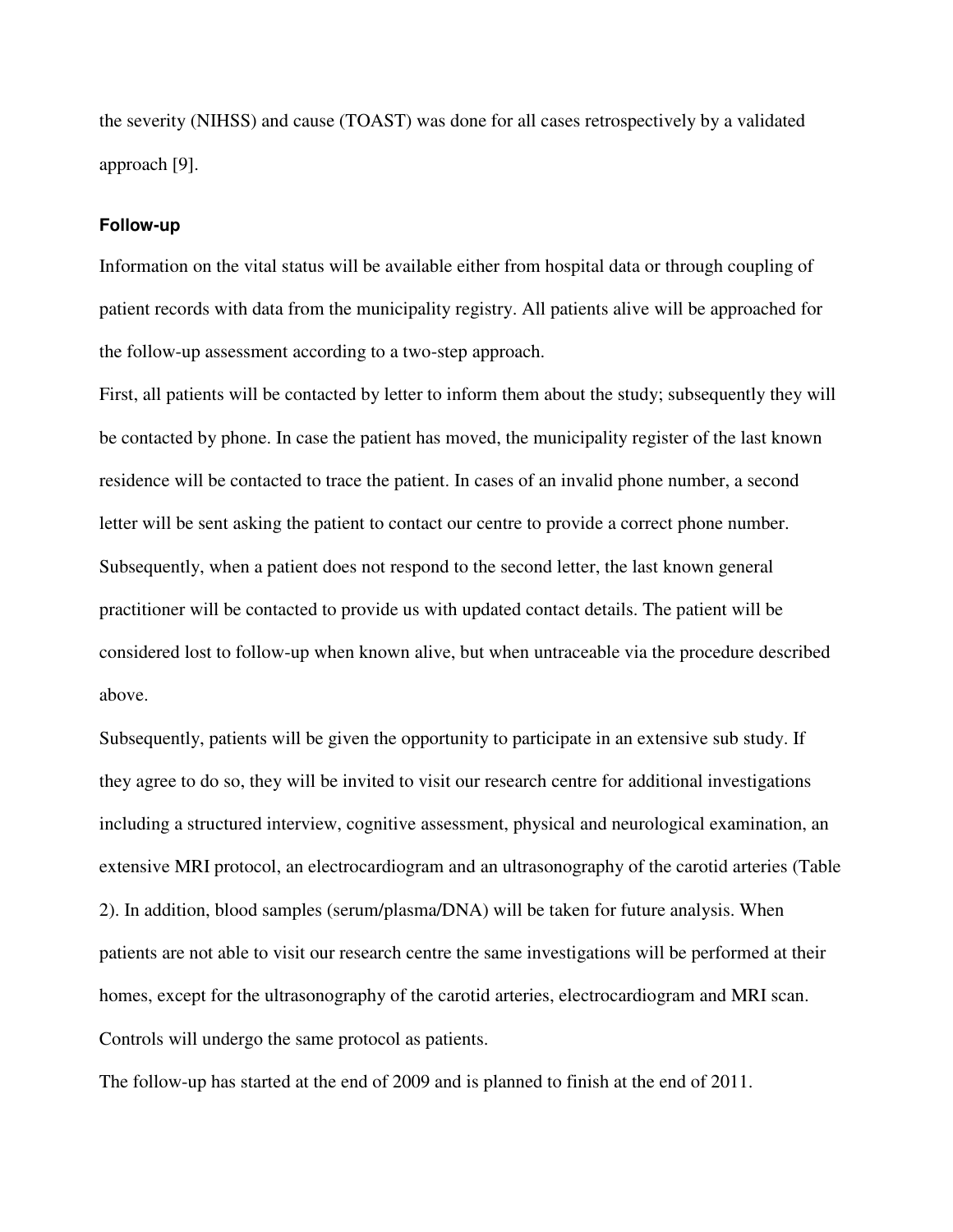All these participants signed an informed consent.

#### **Outcome events**

The primary outcome of the study will be all-cause mortality and the composite endpoint of death from all vascular causes; non-fatal stroke, non-fatal (silent) myocardial infarction, cardiovascular procedures (coronary artery bypass grafting, percutaneous transluminal coronary angioplasty, carotid endarterectomy and other arterial revascularization procedures), whichever occurred first. We will perform separate analysis for the occurrence of fatal or non-fatal stroke. Causes of death will be categorized into ischemic stroke, intracerebral hemorrhage, cardiac causes, other vascular causes or non-vascular causes. If we cannot obtain information about the cause of death, the event will be classified as unspecified.

Secondary outcomes are seizures (classified according to the ILAE [10]) and dementia (according to DSM-IV).

Whenever an outcome event is suspected with the aid of a standardized, structured questionnaire, information retrieved will be verified and adjudicated by physicians from the appropriate specialty. In case a patient has died, this information will be retrieved from their general practitioner or a relative. If there is no information available, the event will be classified as a possible event.

#### **Assessment of variables during follow-up**

#### *Demographics and life style*

Standardized questionnaires on demographics, education (classified using seven categories; one being less than primary school and seven reflecting an academic degree) [11], marital status, living conditions, and life style habits (alcohol consumption, smoking, exercise) will be administered. Alcohol consumption will be defined as units per day and the age at which alcohol consumption had started (and ended if stopped) will be noted. Cigarette smoking behavior will be defined as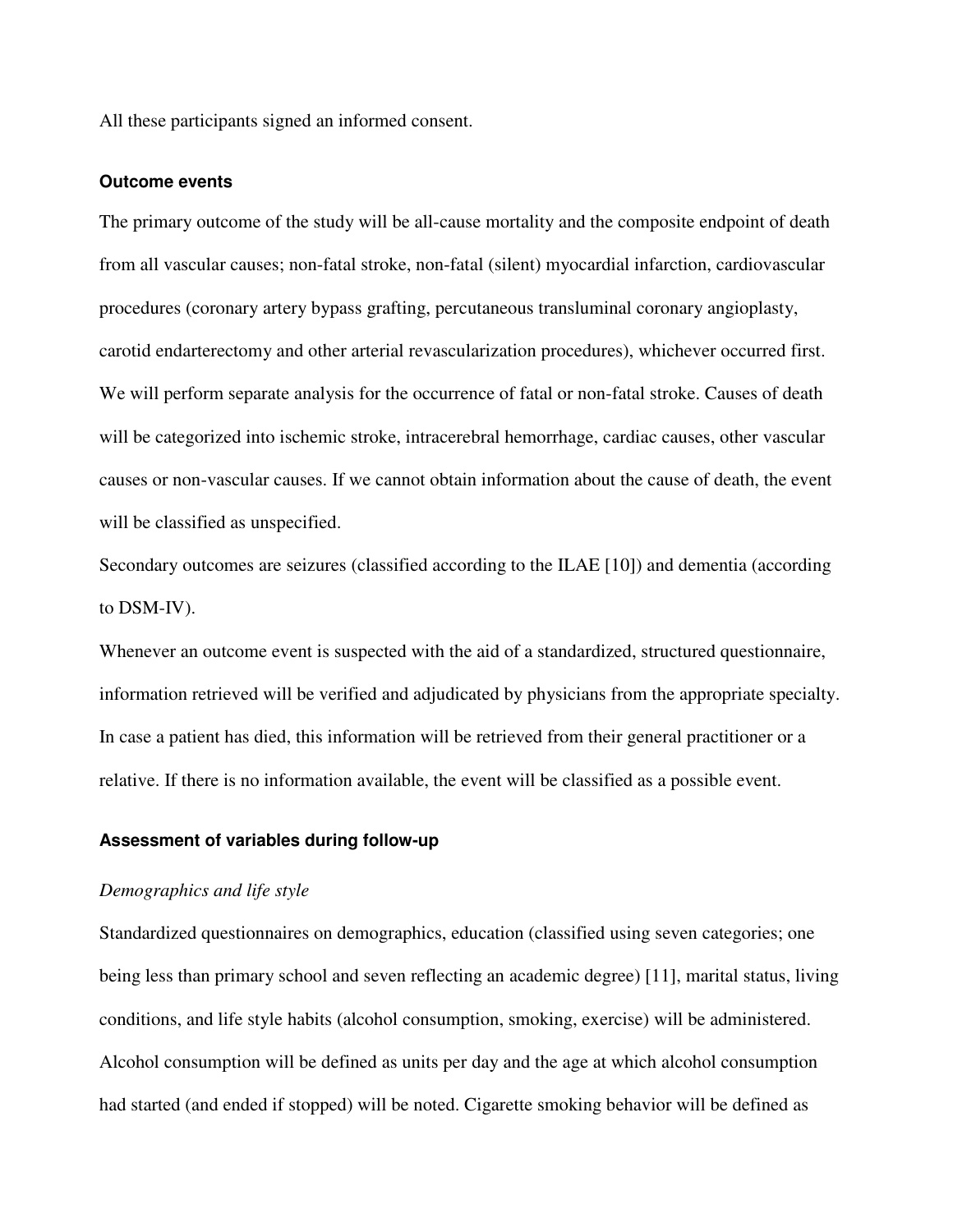never, former and current. Subsequently, former and current smoking behavior will be quantified as the number of pack-years, calculated as the number of packs of cigarettes smoked per day multiplied by the number of years a participant had smoked. Exercise will be expressed in the metabolic equivalent value (MET) according to accepted standards [12].

#### *Medical history*

Structured, standardized questionnaires will be used to assess participants history of hypertension, diabetes mellitus, atrial fibrillation, TIA, stroke, myocardial infarction, coronary artery bypass grafting, percutaneous transluminal coronary angioplasty, carotid endarterectomy and other arterial revascularization procedures [13-16], migraine with or without aura [17], pregnancy and malignancy. Whenever a primary or secondary outcome event is suspected with the aid of this standardized, structured questionnaire, information retrieved will be verified and adjudicated by physicians from the appropriate specialty (see outcome events). The presence of a family history of myocardial infarction, cerebrovascular disease and diabetes mellitus in next of kin will be recorded.

#### *Epilepsy*

Each patient will be evaluated for a history of epilepsy by means of a standardized, structured questionnaire. Whenever epilepsy is suspected, information will be retrieved from the treating physician and verified and adjudicated by a neurologist (FEdL). Epilepsy will be classified according to the ILAE criteria [10]. Post-stroke epilepsy will be subdivided into early  $(\leq 7 \text{ days})$ post-stroke) and late (> 7 days) post-stroke epilepsy.

#### *Current medication*

Current medication use and the age at which medication use started will be noted and classified according to the Anatomical Therapeutic Chemical (ATC) classification system. (World Health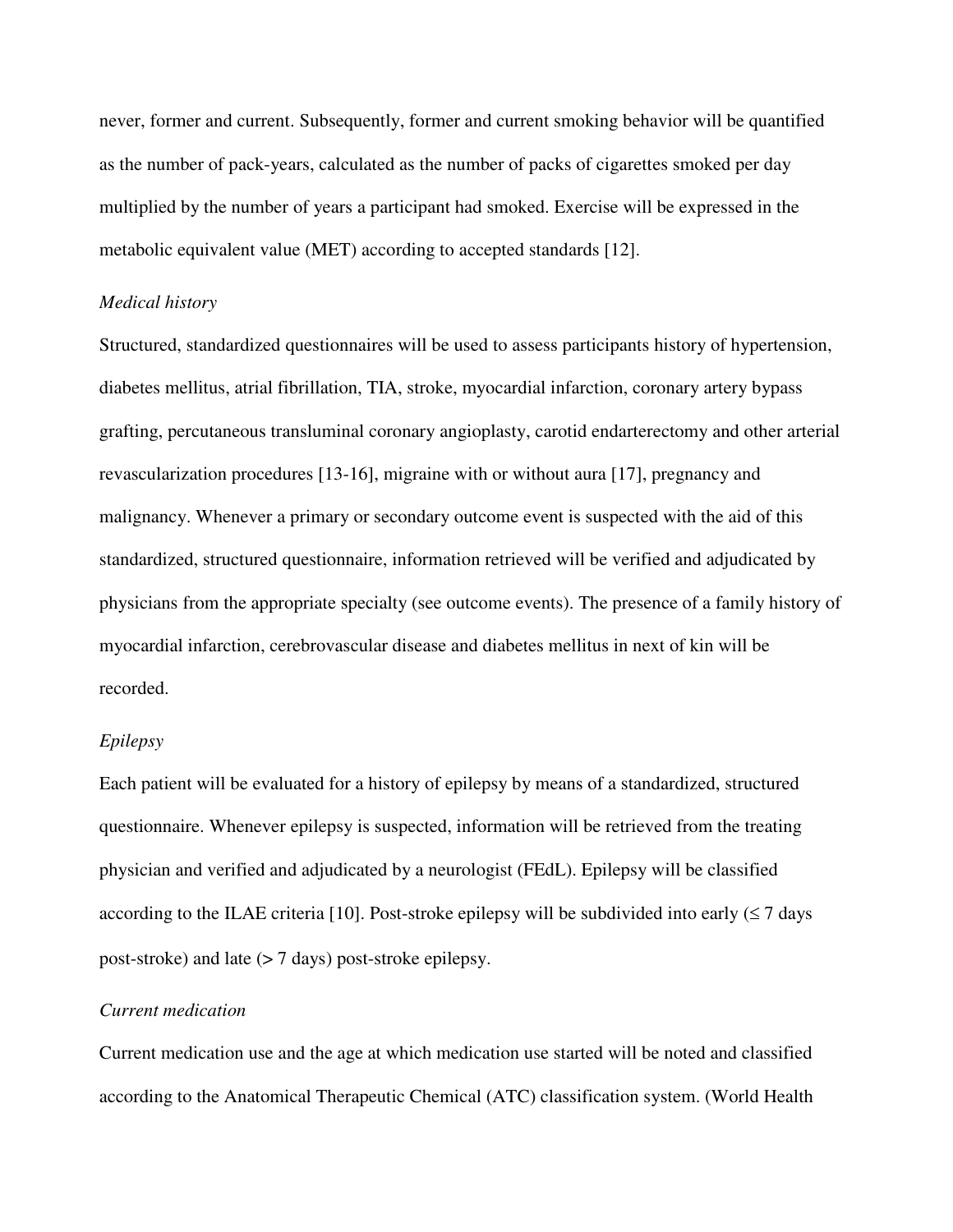Organization, WHO Collaborating Centre for drug statistics and methodology,

http://www.whocc.no/atcddd/)

#### *Neuropsychological assessment*

We will administer an extensive neuropsychological test battery that encompasses items from other large-scale epidemiological studies covering the main cognitive domains [18, 19]. Global cognitive function will be assessed using the Mini Mental State Examination (MMSE) [20]. Verbal episodic memory function will be assessed by the three-trial version of the Rey Auditory Verbal Learning Test (RAVLT) that also includes a delayed free-recall and recognition trial, a test used to evaluate the ability to acquire and retain new verbal information [7]. Visuospatial episodic memory will be administered by the Rey Complex Figure Test (RCFT), that consists of three trials: a copy trial, an immediate recall trial after 3 minutes and a delayed-recall trial after 30 minutes [21]. To evaluate speed of information processing and executive function, two tests will be used; the abbreviated Stroop Color Word Test (three subtasks, the interference trial measuring response inhibition) [22] and the Symbol-Digit Substitution Task, which is a modified version of the Symbol Digit Modalities Test [23]. A verbal fluency task in which as many animals as possible have to be named within 60 seconds will be used to test semantic memory and executive functioning (response generation).To assess working memory, the Paper and Pencil Memory Scanning Task (four subtasks) [24] will be used. To evaluate attention, the verbal series attention test (VSAT) will be used [25]. To register subjective cognitive failures we will administer the modified Cognitive Failures Questionnaire (CFQ) [26]. The assessments will be carried out under standard circumstances in quiet rooms.

A standardized structured questionnaire used in previous large-scale epidemiological studies will be used to assess the history of depressive symptoms; normal reactions to stressful events or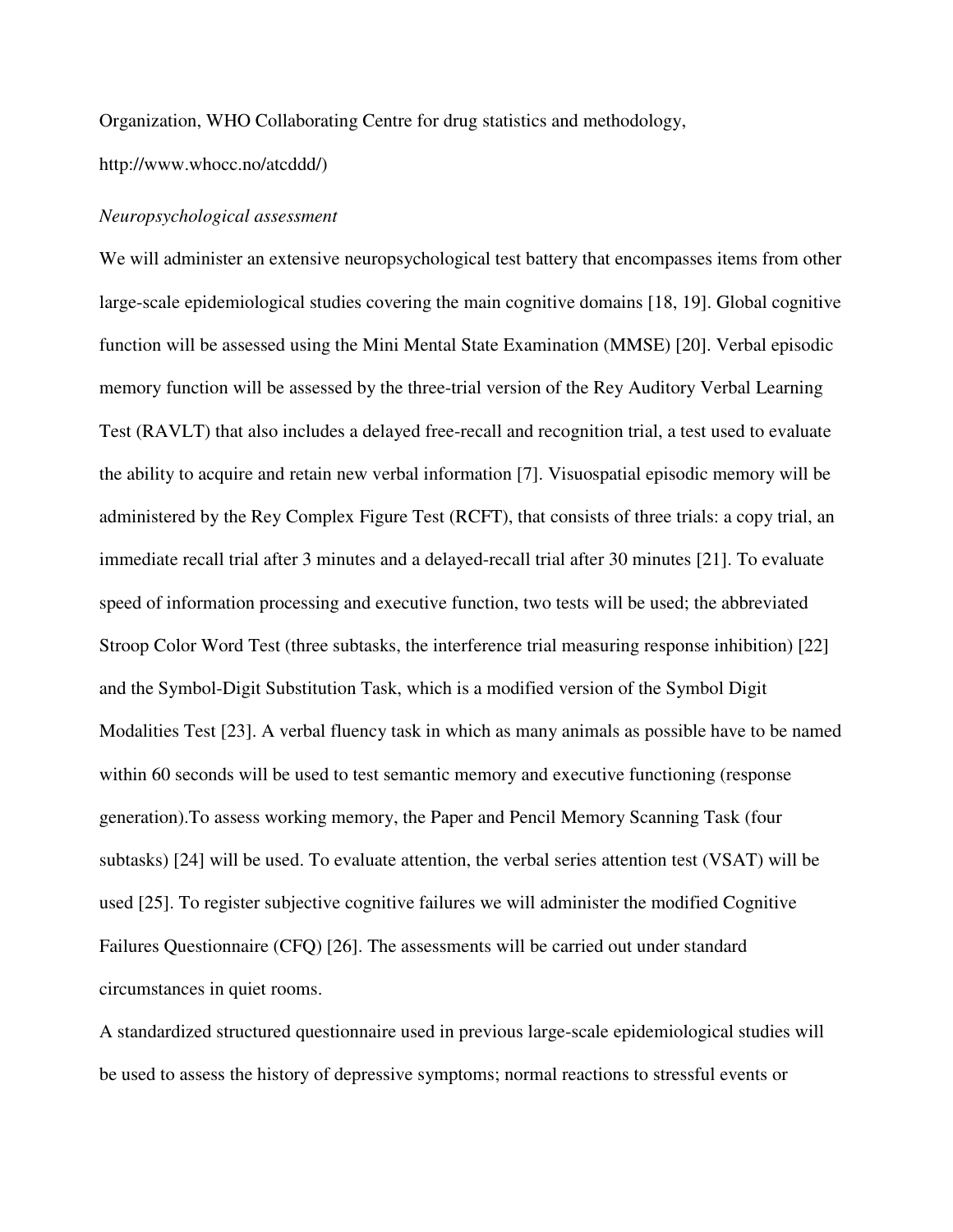normal grief will carefully be excluded [27]. In case of a depressive episode, age of onset, the medical advice and medication use will be registered. We defined 'depression' as those depressive episodes that have required attention of a general practitioner, psychologist, or psychiatrist. This definition includes minor depression, as well as more severe depression syndromes such as major depression and bipolar depression [27].

In addition participants will be screened for current depressive symptoms by means of the Mini International Neuropsychiatric Interview (MINI), part A, which is a short diagnostic structured interview based on the DSM IV [28]. Additionally, presence of actual depressive symptoms will be assessed by two self report questionnaires, the Centre of Epidemiologic Studies Depression Scale (CES-D) [29] and the Hospital Anxiety and Depression Scale (HADS) [30].

#### *Physical and Neurological Examination*

Height and weight will be measured without shoes in light clothing. The body mass index (BMI) will be calculated as weight divided by height (in meters) squared. The maximal waist circumference will be measured without shirt, in standing position, between the lowest rib and the iliac crest, at the end of normal expiration [31]. Blood pressure and pulse rate will be measured in triplicate in supine position after 5 minutes rest. Subsequently one measurement is performed after 1 minute in upright position [15].

The strength of the biceps, hand grip, iliopsoas, quadriceps and foot extensor muscles on both sides will be scored according to the medical research council scale (MRC).

The sensory system will be assessed by a quantitative measurement by vibration tuning fork (Rydel-Seiffer®) on both first toes and both medial malleolus, also registering ankle edema and the ankle jerk reflex.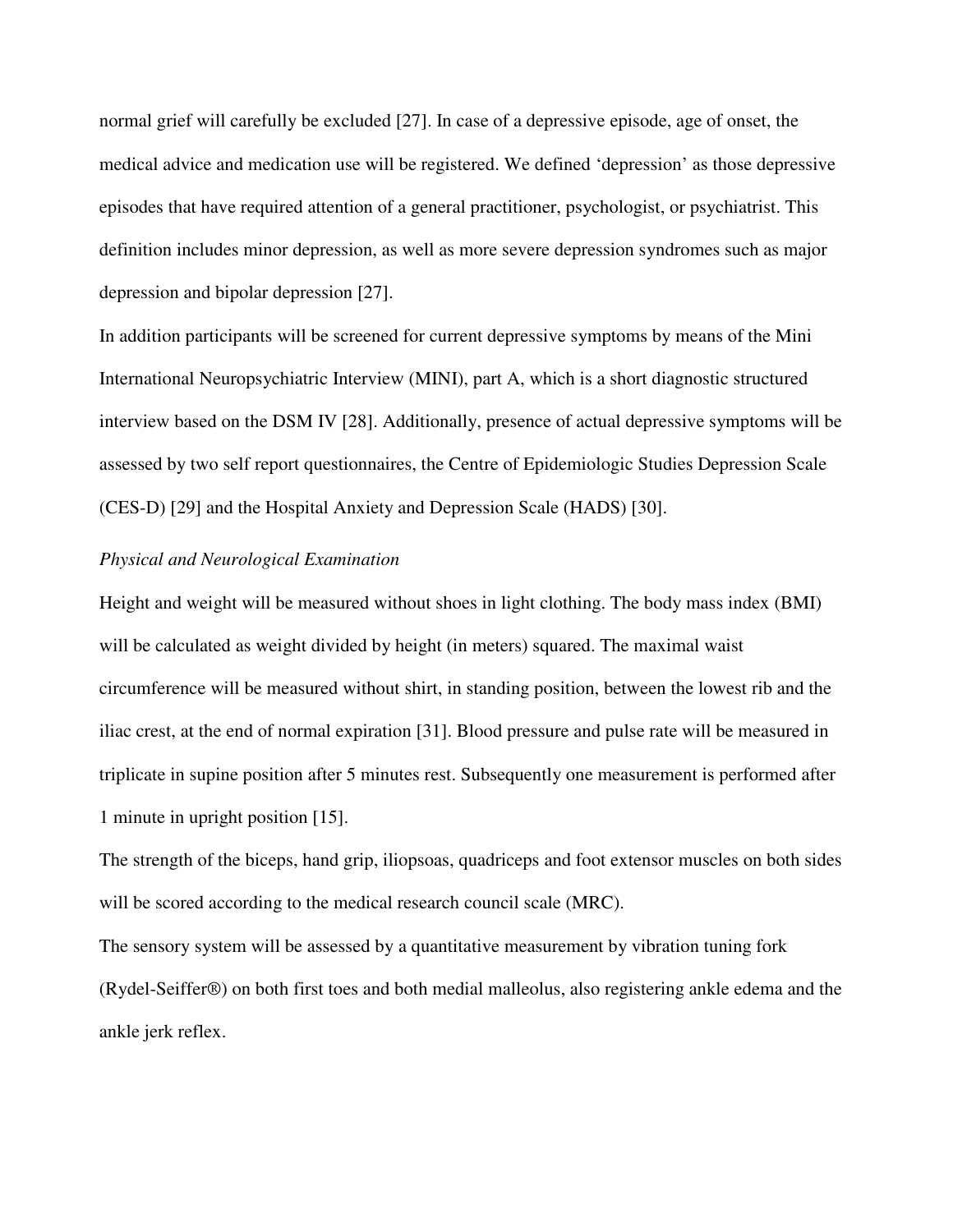#### *Gait and balance*

We will use a widely used modified version of the original Tinetti test with 17 items: 9 for body balance (score 0-16) and 8 for gait (score 0-12), with a maximum score of 28 [32]. It grades balance while sitting, standing with eyes open and closed, nudging and turning, gait initiation, stride length and width and symmetry. Functional mobility will be classified by using the widelyused TUG-test which is a timed test during which the participant is asked to rise from a standard armchair, walk 3 m, turn, walk back and sit down again [33]. Each participant will perform the test three times.

#### *Functional performance*

As a measure of disability the Barthel Index and modified Ranking Scale will be used [34]. The activities of daily living will be assessed by the instrumental activities of daily living questionnaire [35].

#### *Additional Self-report questionnaires*

Several primary sleep disorders are addressed using a number of screening questions. The presence of possible sleep disordered breathing is based on a history of snoring, witnessed sleep-related apneas and non-restorative sleep. Non-REM and REM parasomnias are addressed based on a history of sleepwalking, dream-enacting behavior. Excessive daytime sleepiness will be assessed based on the presence of continuous feelings of sleepiness, sleep attacks or a combination of both. Finally, the presence of sleep-onset and/or sleep-maintenance insomnia is recorded. For the assessment of fatigue we will use the Checklist on Individual Strength (CIS20R) [36]. The overall health status (quality of life) will be assessed with the Short Form 36 (SF-36) [37, 38], the EQ-5D [39] and the Stroke Impact Scale 3 [40].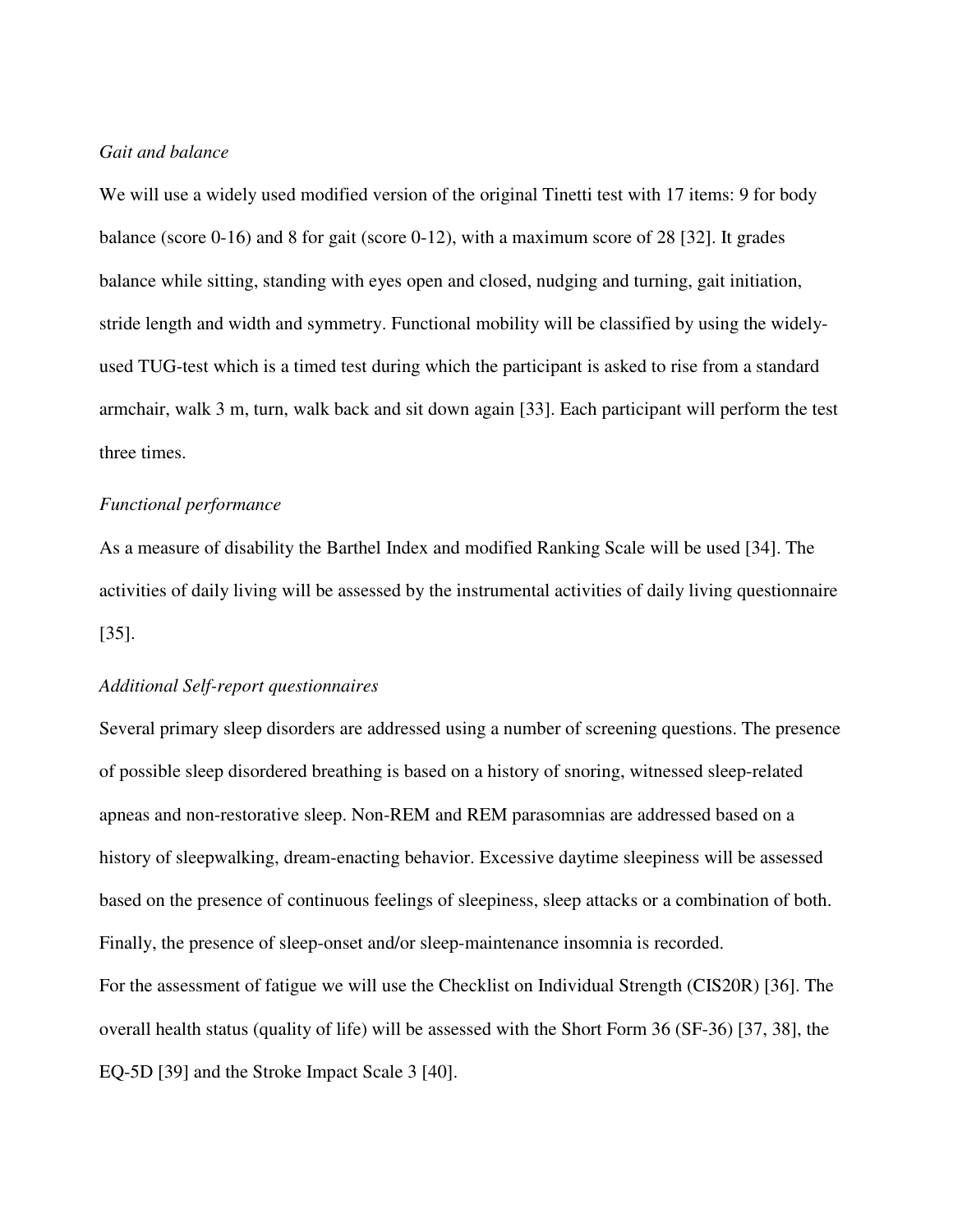Adverse life events will be assessed with the 12-item List of Threatening Events (LTE), 6 months before the index event and subsequently the period after the index event [41].

Patients will be asked for their employment status in the month before their index event, within the first year after their index event and at time of the follow-up visit. Each period includes a description of occupation, working hours a week, adjustments in tasks, use of supporting devices and reasons for not working.

#### *Ancillary Investigations*

#### *MRI protocol*

MRI scanning will be performed on a 1.5-Tesla Magnetom scanner (Siemens, Erlangen, Germany). The scanning protocol includes whole brain 3D T1 magnetization-prepared rapid gradient-echo (MPRAGE) sequence (TR/TE/TI 2730/2.95/1000ms; flip angle 7°; voxel size 1.0x1.0x1.0mm); FLAIR pulse sequences (TR/TE/TI 12220/85/2200 ms; voxel size 1.0x1.2x3.0mm; slice gap 0.6 mm); transversal T2-weighted turbo spin echo sequence (TR/TE 7440/96ms; voxel size 0.9x0.9x3.0 mm; slice gap 0.6 mm); Multi-slab 3D time of flight angiography sequence (TR/TE 24/7ms; voxel size 0.8x0.5x1.0mm) will be made of the carotid arteries and the circle of Willis. Gradient echo susceptibility weighted imaging sequence (TR/TE 49/40ms; voxel size 0.8x0.7x1.0mm); DTI (TR/TE 9100/98ms; voxel size 2.2x2.2x2.2mm; 7 unweighted scans, 61 diffusion weighted scans, with non co-linear orientation of the diffusionweighting gradient, and b value 1000s/mm²) and resting state imaging using a gradient echo EPI (TR/TE 1870/35ms; voxel size 3.5x3.5x3.0 mm; slice gap 0.5mm). During resting state, participants will be told not to concentrate on any particular subject, but just to relax with their eyes closed. The complete scanning protocol takes approximately 60 minutes.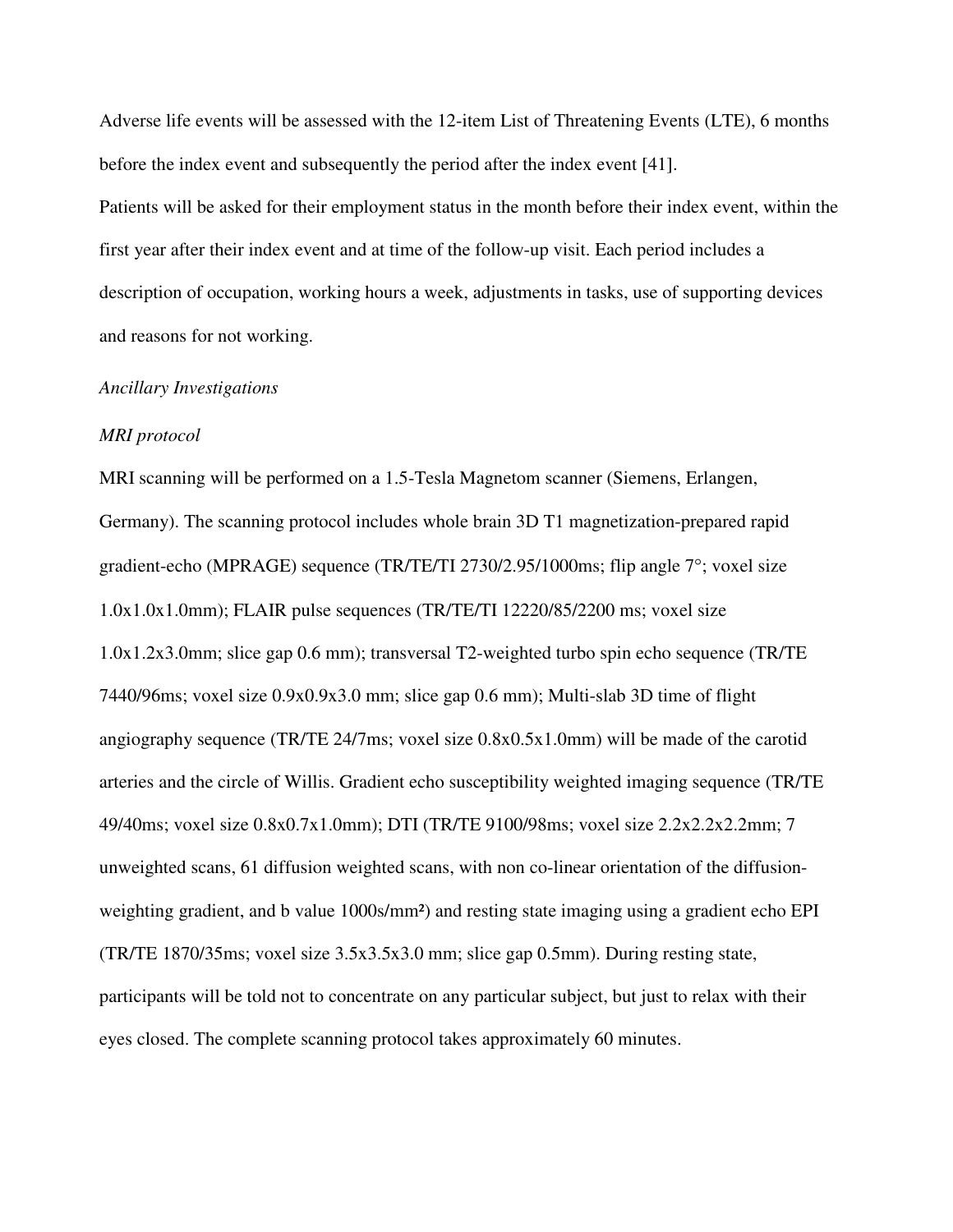An electrocardiogram (ECG) will be performed and evaluated by a standardized assessment by an experienced cardiologist, registering frequency, cardiac rhythm, cardiac ectopias, cardiac axis, conduction time over the PQ, QRS and QTC intervals, conduction disturbances, left ventricle hypertrophy, pathologic Qs, infarction, repolarisation disturbances and acute ischemia. A final diagnosis is defined as normal, abnormal without clinical significance, abnormal with clinical consequences or pathologic ECG with immediate consultation of a cardiologist when necessary.

#### *Carotid ultrasound*

A carotid ultrasound assessment will be performed at which the intima media thickness (IMT) will be measured in the distal (near the bulbus) left and right common carotid artery. All measurements will be performed using a phased array real-time scanner (Philips i-u22, The Netherlands) with a 17-5 MHz broadband linear transducer. The IMT will be automatically measured by QLab® qualification software (V. 4.2.1.) according to previously described procedures [42]. All ultrasound measurements will be performed by three experienced and specific trained clinical neurophysiology technicians.

#### *Vena puncture*

Fasting blood samples will be taken. Immediate analysis will include glucose, creatinine, lipid profile and complete blood count. Additional serum, plasma and DNA will be stored (-80°C) for future biochemical and genetic analyses.

#### **Statistical analysis**

Cumulative risk of primary and secondary outcomes will be estimated with Kaplan-Meier analysis. In the analysis of vascular events, patients who had died from other than the defined fatal

#### *ECG*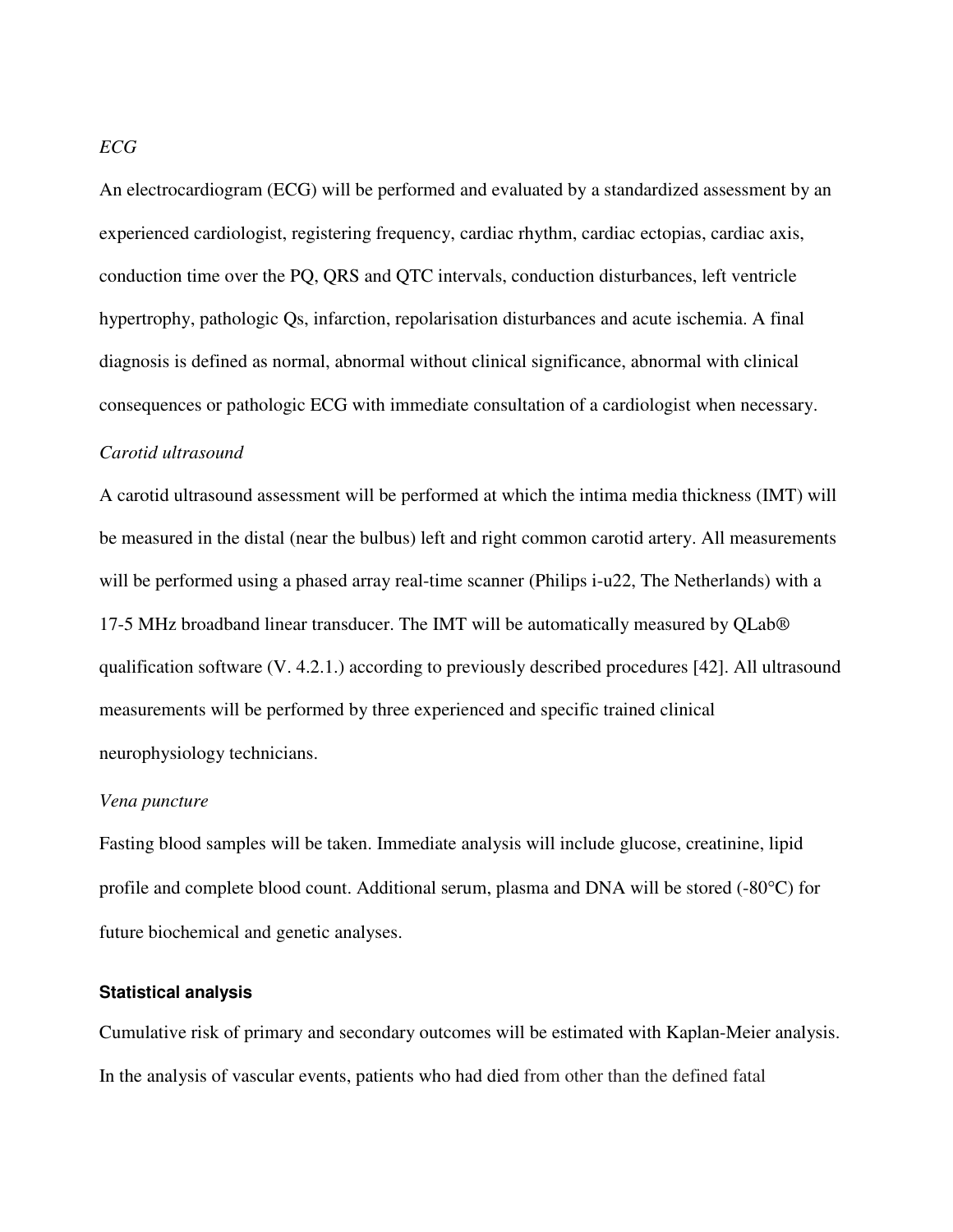endpoints will be censored at the time of death. Cox proportional hazard models will be used to calculate the risk of suffering from any of the primary or secondary outcomes in the follow-up period, with adjustments for the necessary covariates. The relative risk (hazards ratios) will be calculated with their corresponding 95% confidence intervals.

Cross-sectional analysis (for example in the comparison between patients and controls of data acquired during the follow-up) of continuous variables will be done with Student's t test or analysis of variance or in case of skewed distributions which cannot be normalized corresponding nonparametric tests will be used. Chi-squared test will be used for cross-sectional analysis of categorical variables.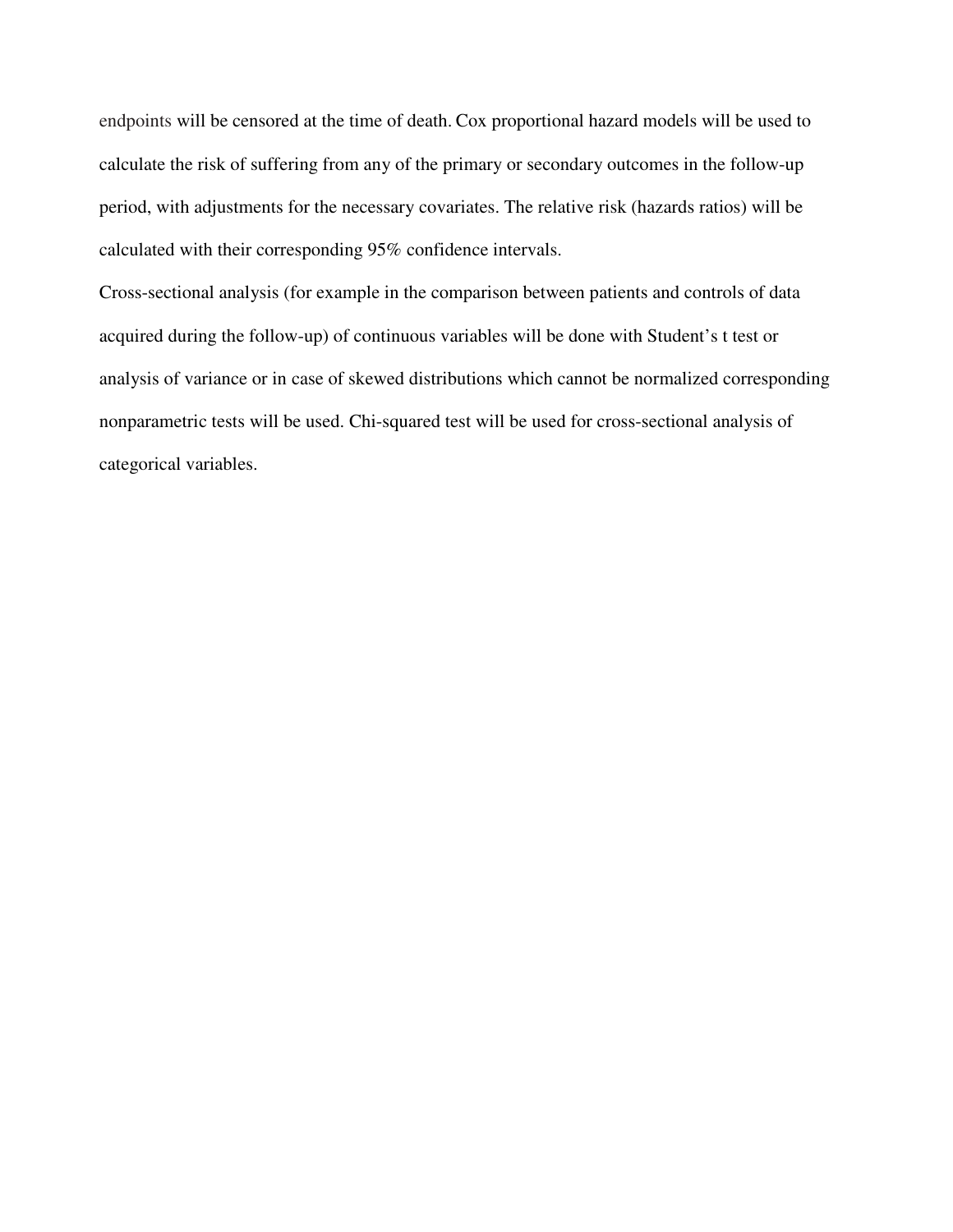# **Discussion**

Detailed information on risk factors and the long-term prognosis in young stroke patients, and more specific the risk of mortality and recurrent vascular events, remains scarce. These data are often derived from selected patients (often with the exclusion of TIA and hemorrhagic stroke patients) in small sized studies with short follow-up without in person assessment of risk factors and outcomes. We therefore performed the FUTURE study, designed to investigate risk factors and to prospectively assess prognosis in a large cohort of young stroke patients. Strong elements of our study are the inclusion of both TIA and hemorrhagic and ischemic stroke patients, the very long follow-up (up to 30 years), its sample size of over 1000 potential participants and the availability of baseline data of all consecutive patients in a single university medical centre. In addition, the extensive investigation during a follow-up visit, including advanced neuroimaging has the potential of major contributions to the field. Our study differs from many other young stroke studies due to the inclusion of controls that enable us to compare the frequency of some presumed, but also unknown, risk factors between patients and controls. Detailed risk factor analysis can be done, not only for commonly documented risk factors but also for those that are rarely documented in medical records, like physical inactivity and sleep disturbances. Moreover, the inclusion of healthy controls provides the opportunity to distinguish consequences of a young stroke from other factors like aging effects.

We feel that completion of our study may contribute to a better understanding of the etiology of young stroke and may provide better information for treating physicians and patients with respect to the prognosis of young stroke.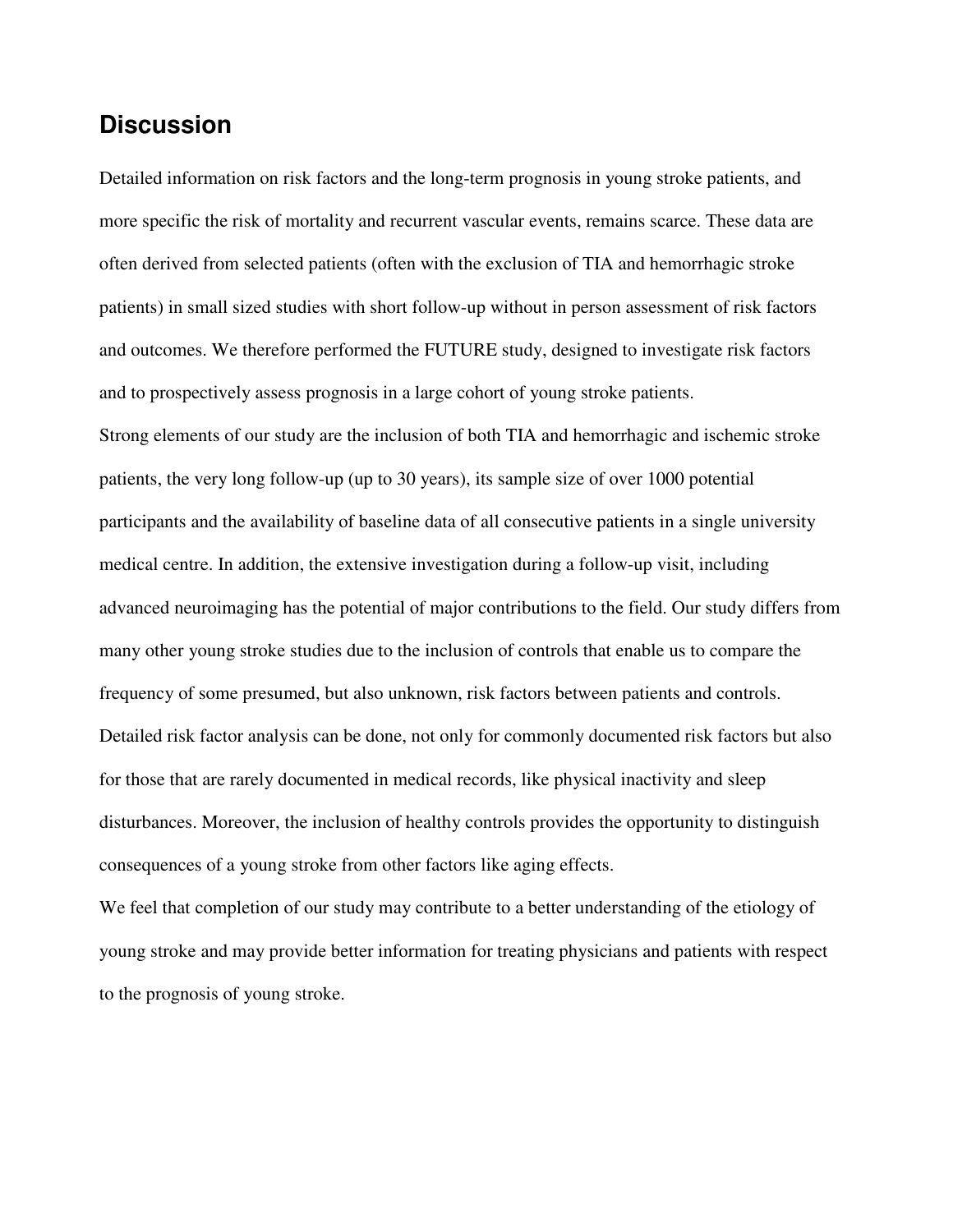# **Competing interests**

The authors declare that they have no competing interests.

# **Authors' contributions**

LRJ, NM, RA, LD, FEdL, EvD: contribution to conception and design; acquisition of data; involvement in drafting the manuscript; final approval of the version to be published MvA, PS: contribution to conception and design; acquisition of data; revising the manuscript critically; final approval of the version to be published HS, SO, GD, MvdV, MJ, WvH, RK, MZ, DN: contribution to conception and design; revising the manuscript critically; final approval of the version to be published

# **Acknowledgements**

This study was supported by the 'Dutch Epilepsy Fund" (grant 10-18).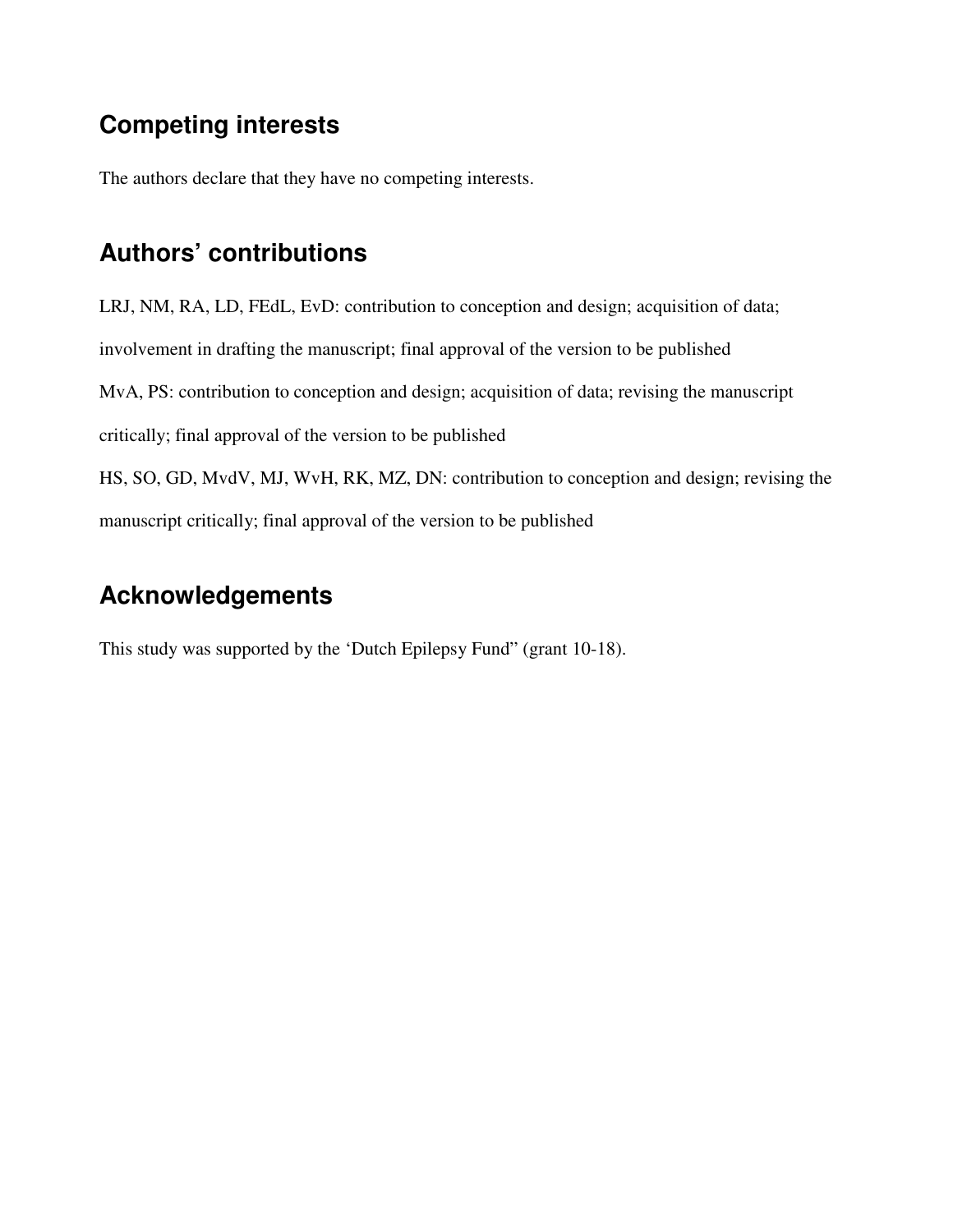# **References**

- 1. Varona JF, Bermejo F, Guerra JM, Molina JA: **Long-term prognosis of ischemic stroke in young adults. Study of 272 cases.** *Journal of neurology* 2004, **251:**1507-1514.
- 2. Camerlingo M, Casto L, Censori B, Ferraro B, Caverni L, Manara O, Finazzi G, Radice E, Drago G, De Tommasi SM, Gotti E, Barbui T, Mamoli A: **Recurrence after first cerebral infarction in young adults.** *Acta neurologica Scandinavica* 2000, **102:**87-93.
- 3. Hindfelt B, Nilsson O: **Long-term prognosis of ischemic stroke in young adults.** *Acta neurologica Scandinavica* 1992, **86:**440-445.
- 4. Naess H, Nyland HI, Thomassen L, Aarseth J, Myhr KM: **Long-term outcome of cerebral infarction in young adults.** *Acta neurologica Scandinavica* 2004, **110:**107-112.
- 5. Nedeltchev K, der Maur TA, Georgiadis D, Arnold M, Caso V, Mattle HP, Schroth G, Remonda L, Sturzenegger M, Fischer U, Baumgartner RW: **Ischaemic stroke in young adults: predictors of outcome and recurrence.** *Journal of neurology, neurosurgery, and psychiatry* 2005, **76:**191-195.
- 6. Putaala J, Haapaniemi E, Metso AJ, Metso TM, Artto V, Kaste M, Tatlisumak T: **Recurrent ischemic events in young adults after first-ever ischemic stroke.** *Annals of neurology* 2010, **68:**661-671.
- 7. Van der Elst W, van Boxtel MP, van Breukelen GJ, Jolles J: **Rey's verbal learning test: normative data for 1855 healthy participants aged 24-81 years and the influence of age, sex, education, and mode of presentation.** *J Int Neuropsychol Soc* 2005, **11:**290-302.
- 8. Boers GH, Smals AG, Trijbels FJ, Fowler B, Bakkeren JA, Schoonderwaldt HC, Kleijer WJ, Kloppenborg PW: **Heterozygosity for homocystinuria in premature peripheral and cerebral occlusive arterial disease.** *The New England journal of medicine* 1985, **313:**709- 715.
- 9. Kasner SE, Chalela JA, Luciano JM, Cucchiara BL, Raps EC, McGarvey ML, Conroy MB, Localio AR: **Reliability and validity of estimating the NIH stroke scale score from medical records.** *Stroke; a journal of cerebral circulation* 1999, **30:**1534-1537.
- 10. **Proposal for revised clinical and electroencephalographic classification of epileptic seizures. From the Commission on Classification and Terminology of the International League Against Epilepsy.** *Epilepsia* 1981, **22:**489-501.
- 11. Hochstenbach J, Mulder T, van Limbeek J, Donders R, Schoonderwaldt H: **Cognitive decline following stroke: a comprehensive study of cognitive decline following stroke.** *Journal of clinical and experimental neuropsychology* 1998, **20:**503-517.
- 12. Weuve J, Kang JH, Manson JE, Breteler MM, Ware JH, Grodstein F: **Physical activity, including walking, and cognitive function in older women.** *Jama* 2004, **292:**1454-1461.
- 13. Bots ML, van der Wilk EC, Koudstaal PJ, Hofman A, Grobbee DE: **Transient neurological attacks in the general population. Prevalence, risk factors, and clinical relevance.** *Stroke; a journal of cerebral circulation* 1997, **28:**768-773.
- 14. de Leeuw FE, de Groot JC, Oudkerk M, Kors JA, Hofman A, van Gijn J, Breteler MM: **Atrial fibrillation and the risk of cerebral white matter lesions.** *Neurology* 2000, **54:**1795-1801.
- 15. de Leeuw FE, de Groot JC, Oudkerk M, Witteman JC, Hofman A, van Gijn J, Breteler MM: **Hypertension and cerebral white matter lesions in a prospective cohort study.** *Brain* 2002, **125:**765-772.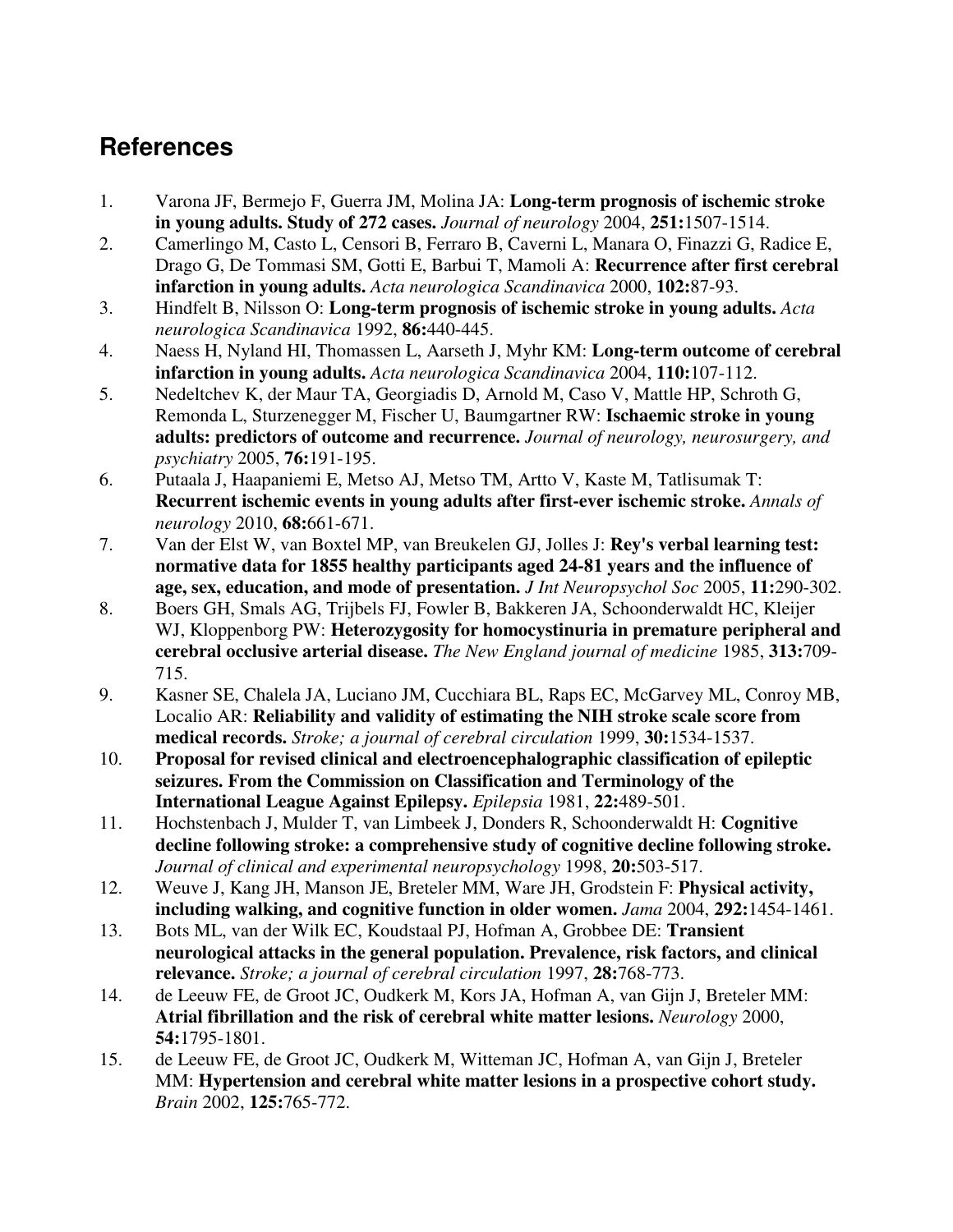- 16. Ott A, Stolk RP, van Harskamp F, Pols HA, Hofman A, Breteler MM: **Diabetes mellitus and the risk of dementia: The Rotterdam Study.** *Neurology* 1999, **53:**1937-1942.
- 17. **Classification and diagnostic criteria for headache disorders, cranial neuralgias and facial pain. Headache Classification Committee of the International Headache Society.** *Cephalalgia* 1988, **8 Suppl 7:**1-96.
- 18. de Groot JC, de Leeuw FE, Oudkerk M, van Gijn J, Hofman A, Jolles J, Breteler MM: **Cerebral white matter lesions and cognitive function: the Rotterdam Scan Study.** *Annals of neurology* 2000, **47:**145-151.
- 19. Moller JT, Cluitmans P, Rasmussen LS, Houx P, Rasmussen H, Canet J, Rabbitt P, Jolles J, Larsen K, Hanning CD, Langeron O, Johnson T, Lauven PM, Kristensen PA, Biedler A, van Beem H, Fraidakis O, Silverstein JH, Beneken JE, Gravenstein JS: **Long-term postoperative cognitive dysfunction in the elderly ISPOCD1 study. ISPOCD investigators. International Study of Post-Operative Cognitive Dysfunction.** *Lancet*  1998, **351:**857-861.
- 20. Folstein MF, Folstein SE, McHugh PR: **"Mini-mental state". A practical method for grading the cognitive state of patients for the clinician.** *Journal of psychiatric research*  1975, **12:**189-198.
- 21. Osterrieth P: **Le test de copie d'une figure complexe: Contribution a l' étude de la perception et de la mémoire.** *Arch de Psychologie* 1944, **30:**206-353.
- 22. Houx PJ, Jolles J, Vreeling FW: **Stroop interference: aging effects assessed with the Stroop Color-Word Test.** *Experimental aging research* 1993, **19:**209-224.
- 23. Lezak M (Ed.). **Neuropsychologic assesment**. New York: Oxford University Press; 1976.
- 24. Sternberg S: **Memory-scanning: mental processes revealed by reaction time experiments.** *Am Sci* 1969, **57:**421-457.
- 25. Mahurin RKCN: **Verbal Series Attention Test: Clinical utility in the assessment of dementia.** *Clinical Neuropsychologist* 1996, **10:**43-53.
- 26. Broadbent DE, Cooper PF, FitzGerald P, Parkes KR: **The Cognitive Failures Questionnaire (CFQ) and its correlates.** *The British journal of clinical psychology / the British Psychological Society* 1982, **21 (Pt 1):**1-16.
- 27. de Groot JC, de Leeuw FE, Oudkerk M, Hofman A, Jolles J, Breteler MM: **Cerebral white matter lesions and depressive symptoms in elderly adults.** *Archives of general psychiatry* 2000, **57:**1071-1076.
- 28. Sheehan DV, Lecrubier Y, Sheehan KH, Amorim P, Janavs J, Weiller E, Hergueta T, Baker R, Dunbar GC: **The Mini-International Neuropsychiatric Interview (M.I.N.I.): the development and validation of a structured diagnostic psychiatric interview for DSM-IV and ICD-10.** *The Journal of clinical psychiatry* 1998, **59 Suppl 20:**22-33;quiz 34-57.
- 29. Radloff S: **The CES-D Scale: A self-report depression-scale for research in the general population.** *Appl Psychol Measurem* 1977**:**385-401.
- 30. Zigmond AS, Snaith RP: **The hospital anxiety and depression scale.** *Acta psychiatrica Scandinavica* 1983, **67:**361-370.
- 31. Thompson CJ, Ryu JE, Craven TE, Kahl FR, Crouse JR: **Central adipose distribution is related to coronary atherosclerosis.** *Arteriosclerosis and Thrombosis* 1991, **11:**327-333.
- 32. Tinetti ME: **Performance-oriented assessment of mobility problems in elderly patients.** *Journal of the American Geriatrics Society* 1986, **34:**119-126.
- 33. Podsiadlo D, Richardson S: **The timed "Up & Go": a test of basic functional mobility for frail elderly persons.** *Journal of the American Geriatrics Society* 1991, **39:**142-148.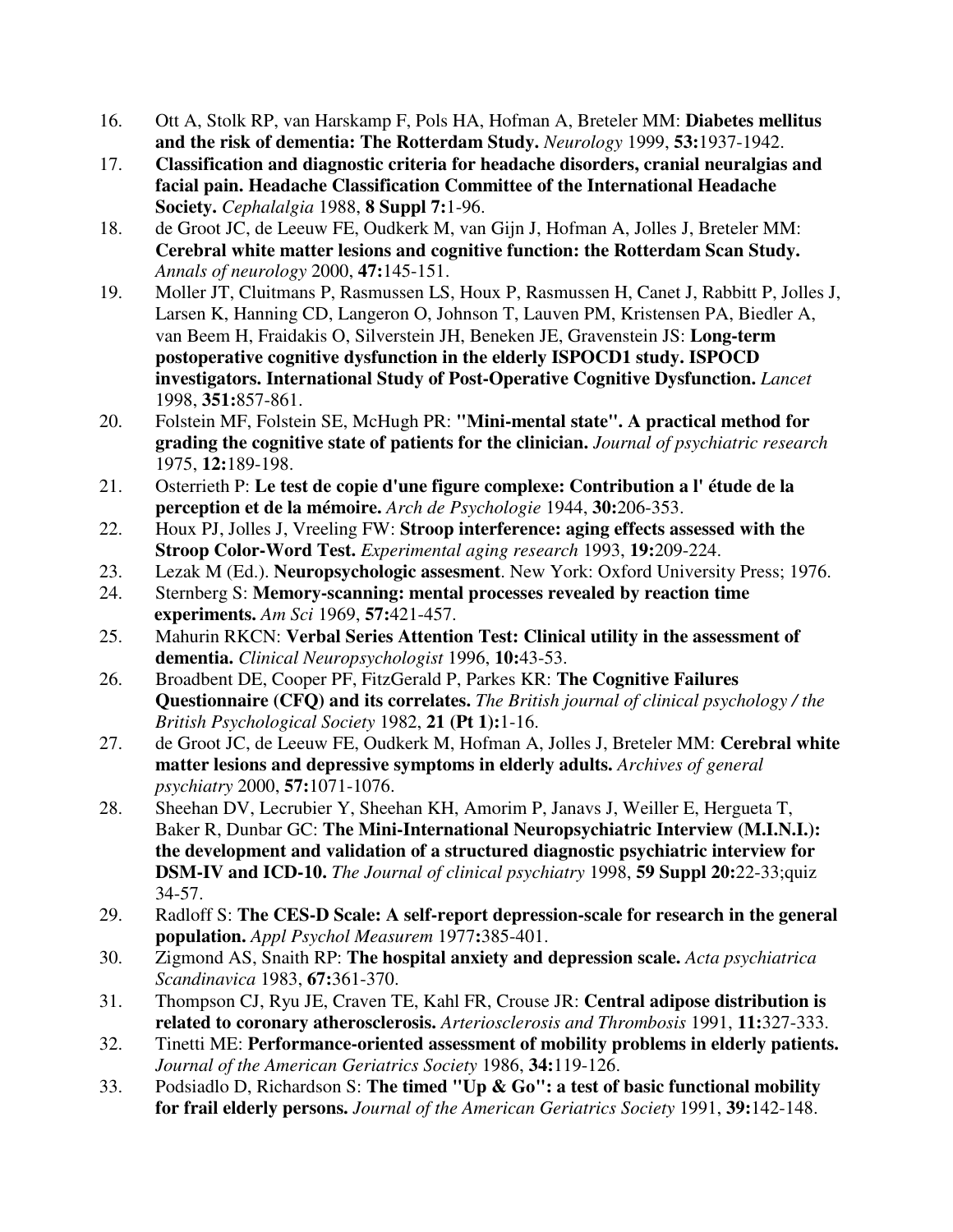- 34. Mahoney FI, Barthel DW: **Functional Evaluation: the Barthel Index.** *Maryland state medical journal* 1965, **14:**61-65.
- 35. Lawton MP, Brody EM: **Assessment of older people: self-maintaining and instrumental activities of daily living.** *The Gerontologist* 1969, **9:**179-186.
- 36. Vercoulen JH, Swanink CM, Fennis JF, Galama JM, van der Meer JW, Bleijenberg G: **Dimensional assessment of chronic fatigue syndrome.** *Journal of psychosomatic research* 1994, **38:**383-392.
- 37. Razavi D, Gandek B: **Testing Dutch and French translations of the SF-36 Health Survey among Belgian angina patients.** *Journal of clinical epidemiology* 1998, **51:**975- 981.
- 38. Ware JE, Jr., Sherbourne CD: **The MOS 36-item short-form health survey (SF-36). I. Conceptual framework and item selection.** *Medical care* 1992, **30:**473-483.
- 39. **EuroQol--a new facility for the measurement of health-related quality of life. The EuroQol Group.** *Health policy (Amsterdam, Netherlands)* 1990, **16:**199-208.
- 40. Duncan PW, Bode RK, Min Lai S, Perera S: **Rasch analysis of a new stroke-specific outcome scale: the Stroke Impact Scale.** *Archives of physical medicine and rehabilitation*  2003, **84:**950-963.
- 41. Brugha TS, Cragg D: **The List of Threatening Experiences: the reliability and validity of a brief life events questionnaire.** *Acta psychiatrica Scandinavica* 1990, **82:**77-81.
- 42. Wendelhag I, Liang Q, Gustavsson T, Wikstrand J: **A new automated computerized analyzing system simplifies readings and reduces the variability in ultrasound measurement of intima-media thickness.** *Stroke; a journal of cerebral circulation* 1997, **28:**2195-2200.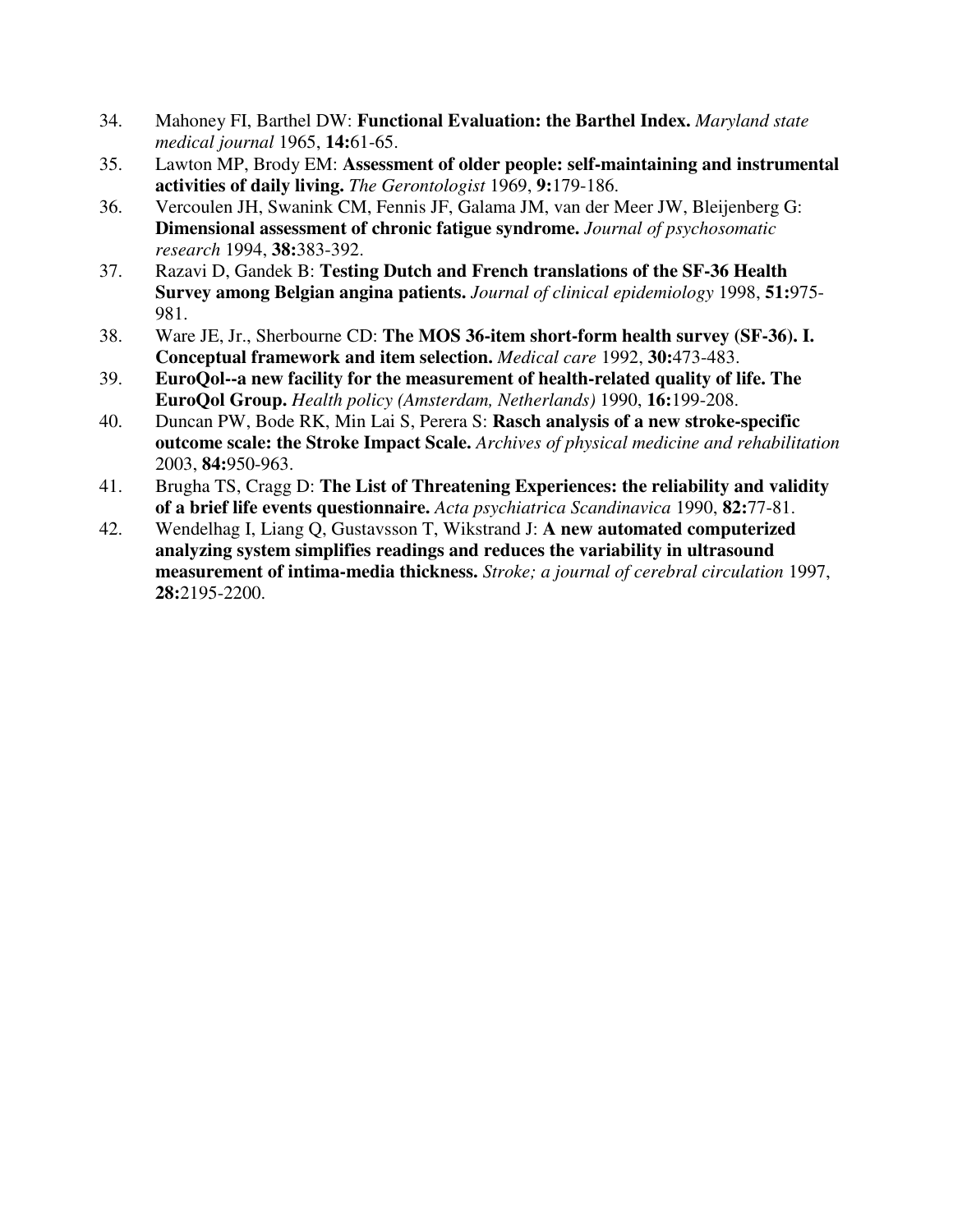### **Table 1 Baseline population characteristics**

|                               | <b>Total population</b> | Time of index event |            |            |
|-------------------------------|-------------------------|---------------------|------------|------------|
|                               |                         | 1980-1989           | 1990-1999  | 2000-2010  |
| n                             | 1006                    | 223                 | 249        | 534        |
| Male, $n$ $(\%)$              | 470 (46.7)              | 110(49.3)           | 128(51.4)  | 232(43.4)  |
| Age at index event, mean (sd) | 40.2(7.9)               | 39.3(8.3)           | 39.7(8.6)  | 40.8(7.4)  |
| Index event                   |                         |                     |            |            |
| TIA, $n$ $(\%)$               | 277(27.5)               | 52(23.3)            | 40(16.1)   | 185 (34.6) |
| Infarction, $n$ (%)           | 630(62.6)               | 146 (65.6)          | 189 (75.9) | 295(55.2)  |
| Hemorrhage, $n$ (%)           | 99(9.8)                 | 25(11.2)            | 20(8.0)    | 54(10.1)   |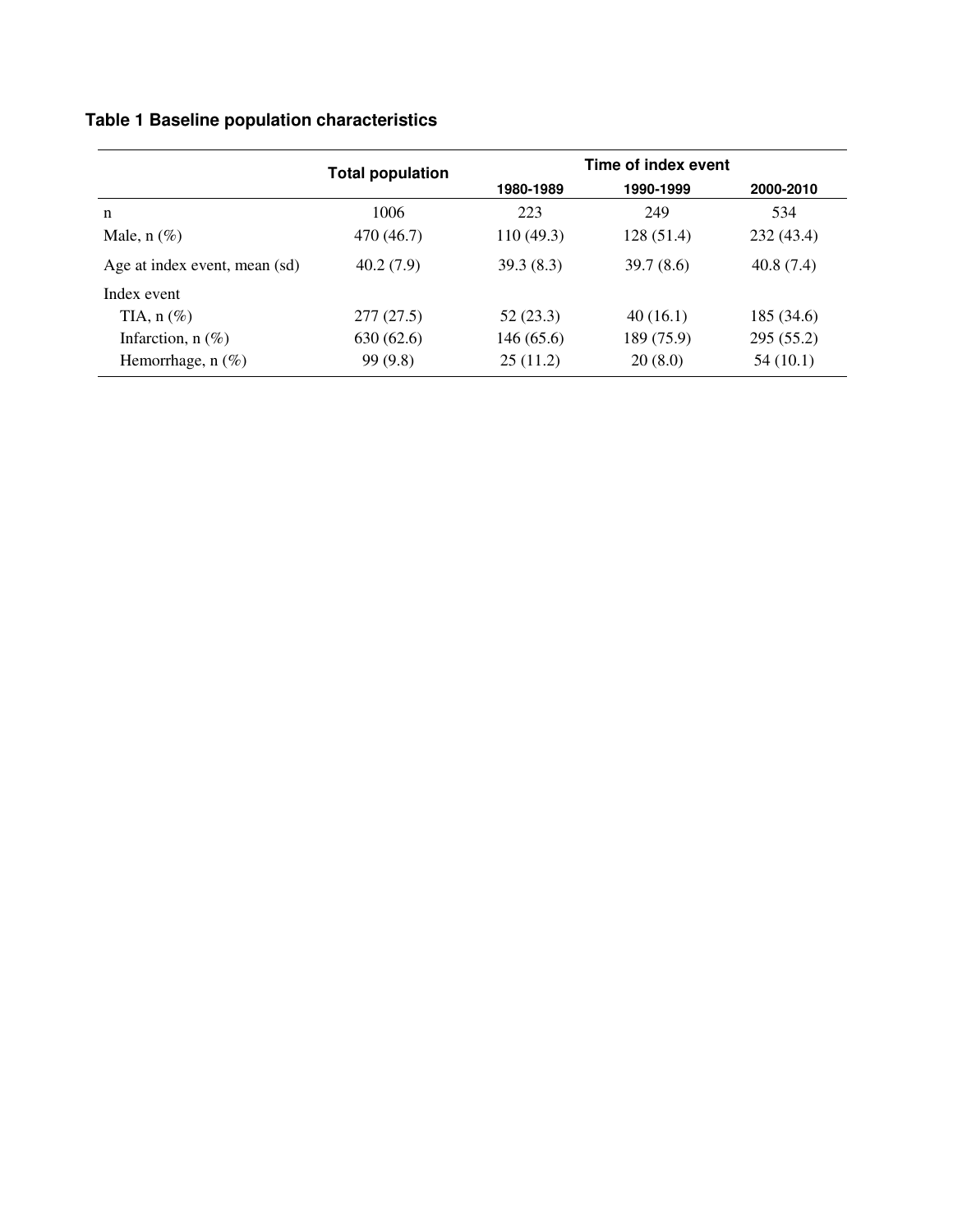| <b>Assessment</b>                                        | <b>Baseline</b>  | <b>Follow-up</b> |
|----------------------------------------------------------|------------------|------------------|
| <b>Demographics</b>                                      |                  |                  |
| Ethnicity                                                |                  | X                |
| Education                                                |                  | X                |
| <b>Marital</b> status                                    |                  | X                |
| Social/living status                                     |                  | X                |
| <b>Stroke Characteristics</b>                            |                  |                  |
| Qualifying event                                         | X                |                  |
| Symptoms at onset                                        | $\boldsymbol{X}$ |                  |
| Discharge date and destination                           | X                |                  |
| <b>TOAST</b>                                             | $\boldsymbol{X}$ |                  |
| NIHSS at admission and at discharge                      | $\boldsymbol{X}$ |                  |
| Modified Ranking Scale at discharge                      | X                |                  |
| <b>Medical History</b>                                   |                  |                  |
| History of any cardiovascular disease                    | X                | $X^*$            |
| Cardiovascular risk factors                              | X                | $X^*$            |
| Family history of cardiovascular disease                 | $\boldsymbol{X}$ | X                |
| Medication use                                           | X                | $X^*$            |
| Stroke related surgical procedures                       | X                | $X^*$            |
| Epilepsy                                                 | X                | $X^*$            |
| Neuropsychologic examination                             |                  |                  |
| Global cognitive function                                |                  |                  |
| Mini Mental State Examination (MMSE)                     | X                | X                |
| Verbal memory function                                   |                  |                  |
| Rey Auditory Verbal Learning Test                        |                  | X                |
| Visuospatial memory                                      |                  |                  |
| Rey's Complex Figure Test                                |                  | X                |
| Speed of information processing                          |                  |                  |
| Symbol-Digit Substitution Task                           |                  | X                |
| Stroop test                                              |                  | X                |
| Working memory                                           |                  |                  |
| Paper and Pencil Memory Scanning Tasks                   |                  | X                |
| <b>Executive functioning</b>                             |                  |                  |
| Animal Fluency task                                      |                  | X                |
| Attention                                                |                  |                  |
| Verbal series attention test                             |                  | X                |
| Subjective cognitive failures                            |                  |                  |
| Cognitive failures questionnaire                         |                  | X                |
| Depressive symptoms                                      |                  |                  |
| Structured questionnaire depressive symptoms             |                  | X                |
| Mini International Neuropsychiatric Interview (MINI)     |                  | X                |
| Center of Epidemiological Studies Depression Scale(CES-) |                  | X                |
| Hospital Anxiety and Depression Scale                    |                  | X                |

### **Table 2 Schedule of assessments in the FUTURE study**